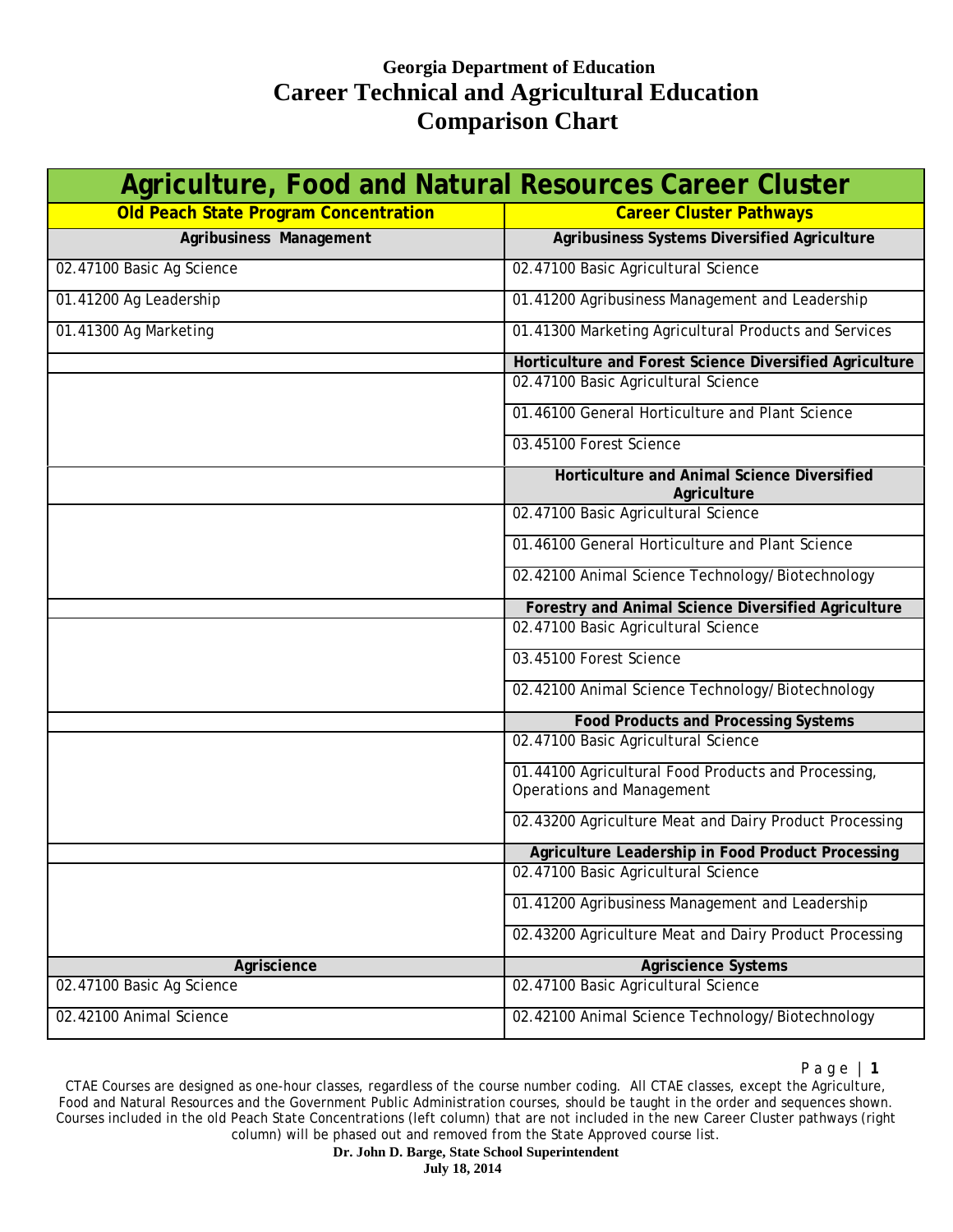| 01.44100 Plant Science    | 02.44100 Plant Science and Biotechnology                  |
|---------------------------|-----------------------------------------------------------|
| <b>Ag Mechanics</b>       | <b>Agricultural Mechanics Systems</b>                     |
| 02.47100 Basic Ag Science | 02.47100 Basic Agricultural Science                       |
| 01.42100 Ag Mechanics I   | 01.42100 Agricultural Mechanics Technology I              |
| 01.42200 Ag Mechanics II  | 01.42200 Agricultural Mechanics Technology II             |
|                           | <b>Agricultural Mechanics and Electrical Systems</b>      |
|                           | 02.47100 Basic Agricultural Science                       |
|                           | 01.42100 Agricultural Mechanics Technology I              |
|                           | 01.42600 Agricultural Electricity and Electrical Controls |
|                           | <b>Agricultural Mechanics and Metal Fabrications</b>      |
|                           | 02.47100 Basic Agricultural Science                       |
|                           | 01.42100 Agricultural Mechanics Technology I              |
|                           | 01.42400 Agricultural Metals Fabrication                  |
|                           | <b>Agriculture Energy Systems</b>                         |
|                           | 02.47100 Basic Agricultural Science                       |
|                           | 03.47100 Introduction to Renewable Energy                 |
|                           | 03.46200 Renewable Fuel Production                        |
| <b>Animal Science</b>     | <b>Food Animal Systems</b>                                |
| 02.47100 Basic Ag Science | 02.47100 Basic Agricultural Science                       |
| 02.42100 Animal Science   | 02.42100 Animal Science Technology/Biotechnology          |
| 01.43200 Ag Animal Prod.  | 01.43200 Agricultural Animal Production and<br>Management |
|                           | Animal / Mechanical Systems                               |
|                           | 02.47100 Basic Agricultural Science                       |
|                           | 01.42100 Agricultural Mechanics Technology I              |
|                           | 01.43200 Agricultural Animal Production and<br>Management |
|                           | Agriculture Leadership in Animal Production               |
|                           | 02.47100 Basic Agricultural Science                       |
|                           | 02.42100 Agricultural Mechanics Technology I              |
|                           | 01.41200 Agribusiness Management and Leadership           |

CTAE Courses are designed as one-hour classes, regardless of the course number coding. All CTAE classes, except the Agriculture, Food and Natural Resources and the Government Public Administration courses, should be taught in the order and sequences shown. Courses included in the old Peach State Concentrations (left column) that are not included in the new Career Cluster pathways (right column) will be phased out and removed from the State Approved course list.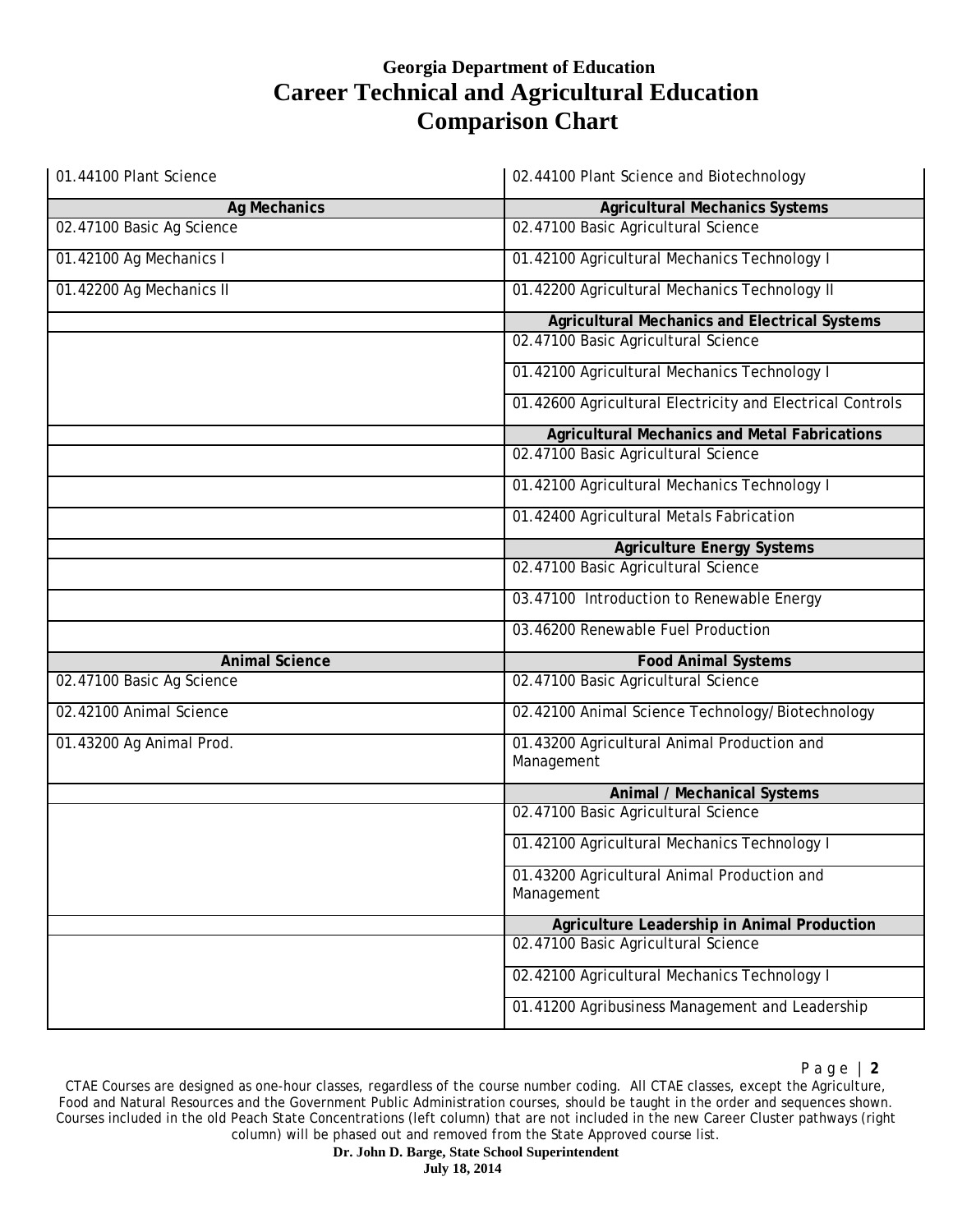t.

|                                   | <b>Companion Animal Systems</b>                        |
|-----------------------------------|--------------------------------------------------------|
|                                   | 02.47100 Basic Agricultural Science                    |
|                                   | 02.42100 Animal Science Technology/Biotechnology       |
|                                   | 02.42300 Small Animal Care                             |
|                                   | <b>Equine Science</b>                                  |
|                                   | 02.47100 Basic Agricultural Science                    |
|                                   | 02.42100 Animal Science Technology/Biotechnology       |
|                                   | 02.42200 Equine Science                                |
|                                   | <b>Animal Production and Processing</b>                |
|                                   | 02.47100 Basic Agricultural Science                    |
|                                   | 02.42100 Animal Science Technology/Biotechnology       |
|                                   | 02.43200 Agriculture Meat and Dairy Product Processing |
| <b>Veterinary Science</b>         | <b>Veterinary Science</b>                              |
| 02.47100 Basic Ag Science         | 02.47100 Basic Agricultural Science                    |
| 02.42300 Small Animal Care        | 02.42100 Animal Science Technology/Biotechnology       |
| 02.42400 Veterinary Science       | 02.42400 Veterinary Science                            |
| <b>Forestry Natural Resources</b> | <b>Forestry / Wildlife Systems</b>                     |
| 02.47100 Basic Ag Science         | 02.47100 Basic Agricultural Science                    |
| 03.45100 Forest Science           | 03.45100 Forest Science                                |
| 03.45300 Wildlife Management      | 03.45300 Wildlife Management                           |
|                                   | <b>Forestry / Renewable Energy</b>                     |
|                                   | 02.47100 Basic Agricultural Science                    |
|                                   | 03.45100 Forest Science                                |
|                                   | 03.47100 Introduction to Renewable Energy              |
|                                   | Agriculture Leadership in Aquaculture                  |
|                                   | 02.47100 Basic Agricultural Science                    |
|                                   | 01.41200 Agribusiness Management and Leadership        |
|                                   | 03.43100 Aquaculture                                   |
|                                   | <b>Forest Mechanical Systems</b>                       |
|                                   | 02.47100 Basic Agricultural Science                    |

Page | **3**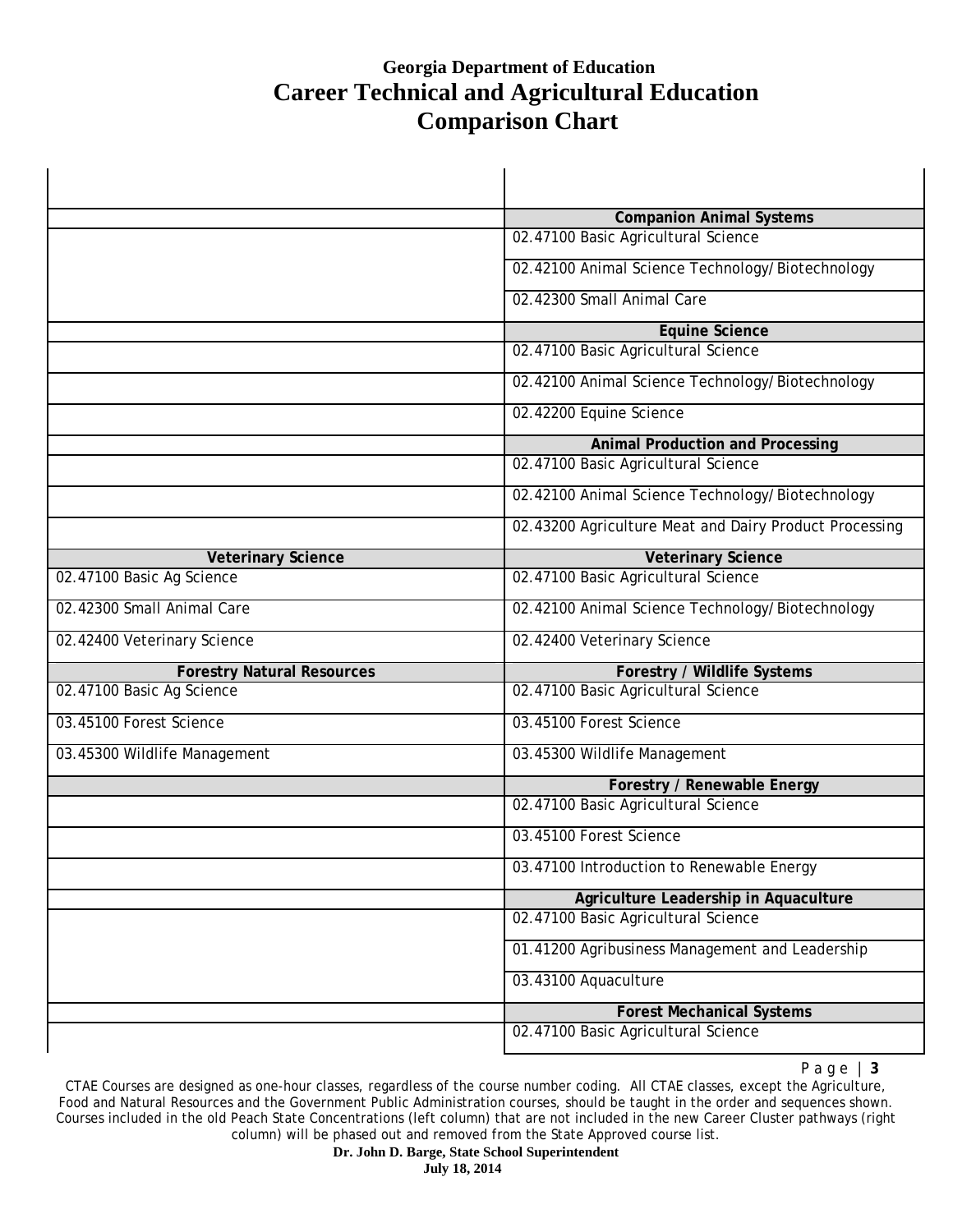|                               | 03.45100 Forest Science                         |
|-------------------------------|-------------------------------------------------|
|                               | 01.42100 Agricultural Mechanics Technology I    |
|                               | Agriculture Leadership in Forestry              |
|                               | 02.47100 Basic Agricultural Science             |
|                               | 01.41200 Agribusiness Management and Leadership |
|                               | 03.45100 Forest Science                         |
|                               | Forestry / Natural Resources Management         |
|                               | 02.47100 Basic Agricultural Science             |
|                               | 03.45100 Forest Science                         |
|                               | 03.41100 Natural Resources Management           |
|                               | <b>Forest Management Systems</b>                |
|                               | 02.47100 Basic Agricultural Science             |
|                               | 03.45100 Forest Science                         |
|                               | 03.45200 Forestry Science II                    |
|                               | <b>Environmental Agriculture Systems</b>        |
|                               | 02.47100 Basic Agricultural Science             |
|                               | 03.42200 Environmental Science and Stewardship  |
|                               | 03.46100 Sustainable Agriculture                |
| Plant Science / Horticulture  | <b>Plant and Landscape Systems</b>              |
| 02.47100 Basic Ag Science     | 02.47100 Basic Agricultural Science             |
| 01.46100 General Horticulture | 01.46100 General Horticulture and Plant Science |
| 01.47000 Nursery & Landscape  | 01.47000 Nursery and Landscape                  |
|                               | <b>Horticulture Mechanical Systems</b>          |
|                               | 02.47100 Basic Agricultural Science             |
|                               | 01.46100 Agricultural Mechanics Technology I    |
|                               | 01.46100 General Horticulture and Plant Science |
|                               | <b>Plant Mechanical Systems</b>                 |
|                               | 02.47100 Basic Agricultural Science             |
|                               | 01.42100 Agricultural Mechanics Technology I    |
|                               | 02.44100 Plant Science and Biotechnology        |

CTAE Courses are designed as one-hour classes, regardless of the course number coding. All CTAE classes, except the Agriculture, Food and Natural Resources and the Government Public Administration courses, should be taught in the order and sequences shown. Courses included in the old Peach State Concentrations (left column) that are not included in the new Career Cluster pathways (right column) will be phased out and removed from the State Approved course list.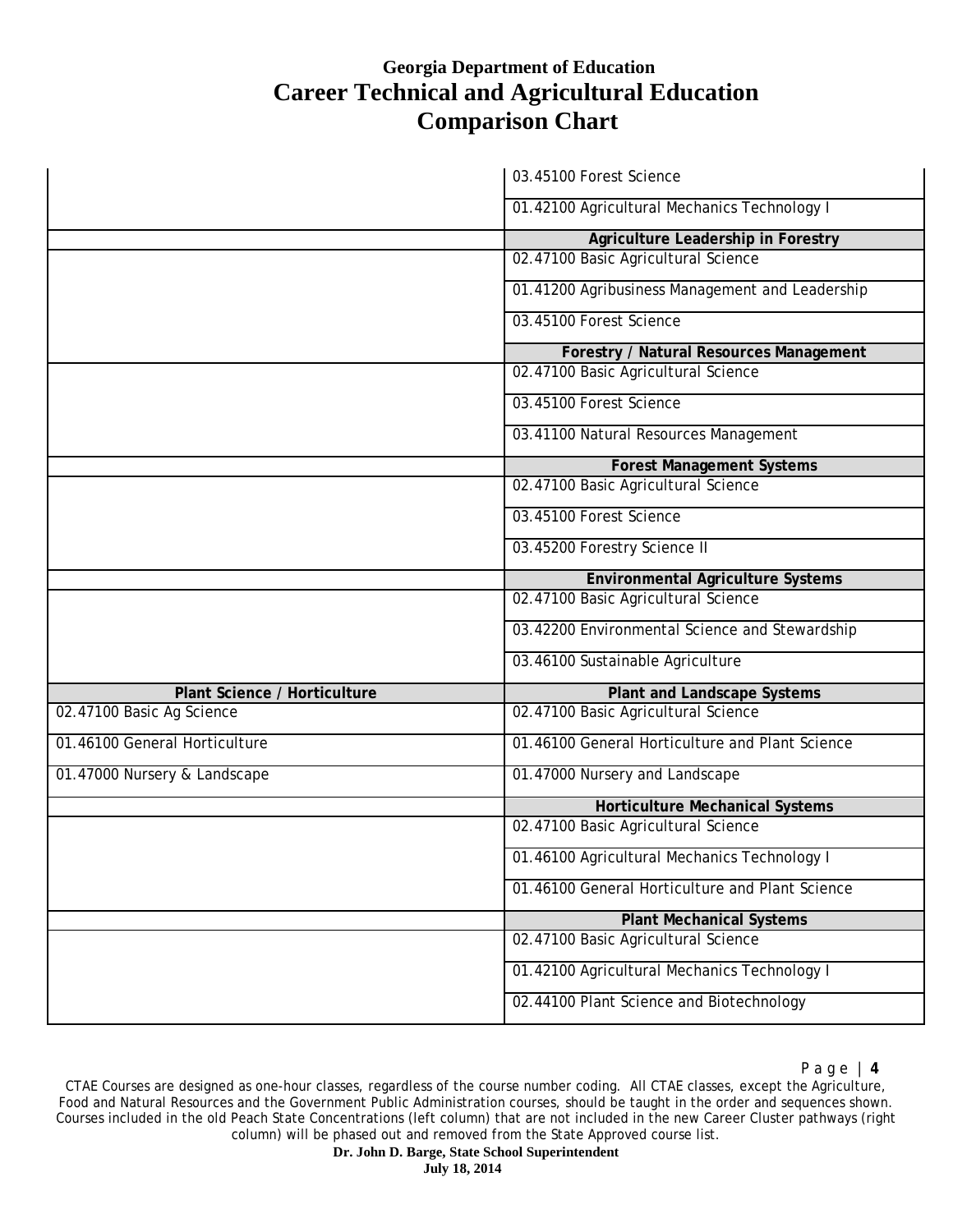$\ddot{\phantom{a}}$ 

|                                                     | Agriculture Leadership in Plant Science                |
|-----------------------------------------------------|--------------------------------------------------------|
|                                                     | 02.47100 Basic Agricultural Science                    |
|                                                     | 02.44100 Plant Science and Biotechnology               |
|                                                     | 01.41200 Agribusiness Management and Leadership        |
|                                                     | Agriculture Leadership in Horticulture                 |
|                                                     | 02.47100 Basic Agricultural Science                    |
|                                                     | 01.46100 General Horticulture and Plant Science        |
|                                                     | 01.41200 Agribusiness Management and Leadership        |
|                                                     | Landscape Management Systems                           |
|                                                     | 02.47100 Basic Agricultural Science                    |
|                                                     | 01.46100 General Horticulture and Plant Science        |
|                                                     | 01.46500 Turf Production and Management                |
|                                                     | Plant and Floral Design Systems                        |
|                                                     | 02.47100 Basic Agricultural Science                    |
|                                                     | 01.46100 General Horticulture and Plant Science        |
|                                                     | 01.46600 Floral Design and Management                  |
|                                                     | <b>Plant and Floriculture Systems</b>                  |
|                                                     | 02.47100 Basic Agricultural Science                    |
|                                                     | 01.46100 General Horticulture and Plant Science        |
|                                                     | 01.46200 Floriculture Production and Management        |
| <b>Architecture and Construction Career Cluster</b> |                                                        |
| <b>Old Peach State Program Concentration</b>        | <b>Career Cluster Pathways</b>                         |
| <b>Architectural Drawing and Design</b>             | <b>Architectural Drafting</b>                          |
| 48.54100 Intro to Engineering Drawing and Design    | 48.54100 Introduction to Drafting and Design           |
| 48.54500 Architectural Drawing and Design I         | 48.54500 Architectural Drawing and Design I            |
| 48.54500 Architectural Drawing and Design II        | 48.54600 Architectural Drawing and Design II           |
| Carpentry                                           | Carpentry                                              |
| 46.54500 Occupational Safety and Fundamentals       | 46.54500 Industry Fundamentals and Occupational Safety |
| 46.54600 Introduction to Construction               | 46.54600 Introduction to Construction                  |
| 46.55000 Carpentry I                                | 46.55000 Carpentry I                                   |

Page | **5**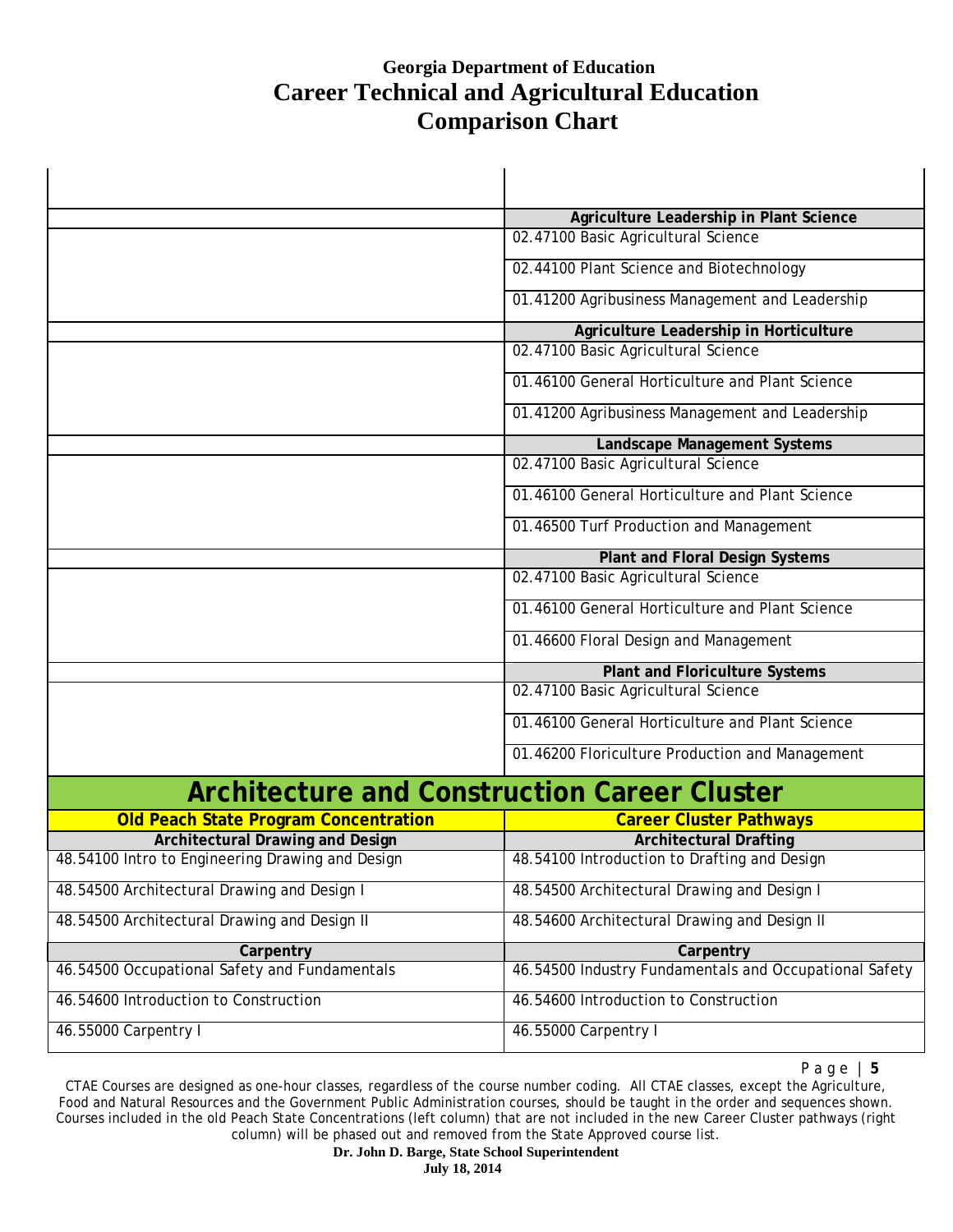| 46.55100 Carpentry II                         |                                                        |
|-----------------------------------------------|--------------------------------------------------------|
| Electrical                                    | Electrical                                             |
| 46.54500 Occupational Safety and Fundamentals | 46.54500 Industry Fundamentals and Occupational Safety |
| 46.54600 Introduction to Construction         | 46.54600 Introduction to Construction                  |
| 46.56000 Electrical I                         | 46.56000 Electrical I                                  |
| 46.56100 Electrical II                        |                                                        |
| Masonry                                       | Masonry                                                |
| 46.54500 Occupational Safety and Fundamentals | 46.54500 Industry Fundamentals and Occupational Safety |
| 46.54600 Introduction to Construction         | 46.54600 Introduction to Construction                  |
| 46.57000 Masonry I                            | 46.57000 Masonry I                                     |
| 46.57100 Masonry II                           |                                                        |
| Plumbing                                      | Plumbing                                               |
| 46.54500 Occupational Safety and Fundamentals | 46.54500 Industry Fundamentals and Occupational Safety |
| 46.54600 Introduction to Construction         | 46.54600 Introduction to Construction                  |
| 46.58000 Plumbing I                           | 46.58000 Plumbing I                                    |
| 46.58100 Plumbing II                          |                                                        |
| Machining                                     | Machining                                              |
| 46.54500 Occupational Safety and Fundamentals | 46.54500 Industry Fundamentals and Occupational Safety |
| 48.58100 Introduction to Metals               | 48.58100 Introduction to Metals                        |
| 48.59000 Machining Operations I               | 48.59000 Machining Operations 1                        |
| 48.59100 Machining Operations II              |                                                        |
| <b>Sheet Metal</b>                            | <b>Sheet Metal</b>                                     |
| 46.54500 Occupational Safety and Fundamentals | 46.54500 Industry Fundamentals and Occupational Safety |
| 48.58100 Introduction to Metals               | 48.58100 Introduction to Metals                        |
| 48.58200 Sheet Metal I                        | 48.58200 Sheet Metal I                                 |
| 48.58300 Sheet Metal II                       |                                                        |
| Welding                                       | Welding                                                |
| 46.54500 Occupational Safety and Fundamentals | 46.54500 Industry Fundamentals and Occupational Safety |
| 48.58100 Introduction to Metals               | 48.58100 Introduction to Metals                        |
| 48.55100 Welding I                            | 48.55100 Welding I                                     |

Page | **6**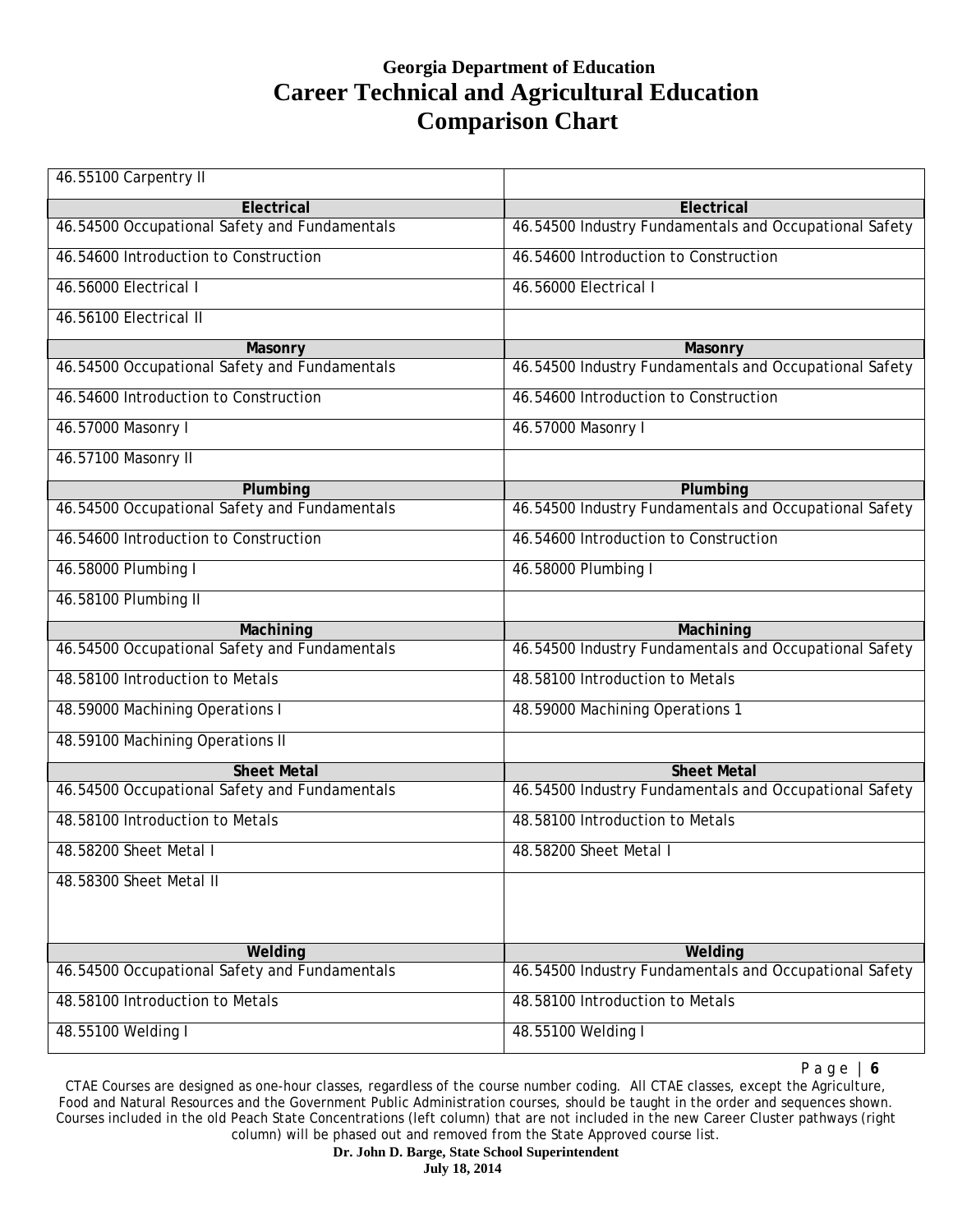| 48.55200 Welding II                                   |                                                                             |
|-------------------------------------------------------|-----------------------------------------------------------------------------|
| <b>HVACR</b>                                          | Heating, Ventilation, Air Conditioning, and<br><b>Refrigeration (HVACR)</b> |
| 46.54500 Occupational Safety and Fundamentals         | 46.54500 Industry Fundamentals and Occupational Safety                      |
| 47.51000 Introduction to Mechanical Systems           | 47.41400 Introduction to Mechanical Systems                                 |
| 47.51100 HVACR I                                      | 47.41500 Heating, Ventilation, Air Conditioning, and<br>Refrigeration       |
| 47.51300 HVACR II                                     |                                                                             |
| <b>HVACR Electrical</b>                               | <b>HVACR Electrical</b>                                                     |
| 46.54500 Occupational Safety and Fundamentals         | 46.54500 Industry Fundamentals and Occupational Safety                      |
| 47.51000 Introduction to Mechanical Systems           | 47.41400 Introduction to HVACR Systems                                      |
| 47.51800 Low Voltage Electrical I                     | 47.41600 Low Voltage Electrical                                             |
| 47.51900 Low Voltage Electrical II                    |                                                                             |
| Arts, AV/Technology and Communications Career Cluster |                                                                             |
|                                                       |                                                                             |
| <b>Old Peach State Program Concentration</b>          | <b>Career Cluster Pathways</b>                                              |
| <b>Broadcast Video Production</b>                     | Audio/Video Technology and Film                                             |
| 10.51110 Broadcast Video Production I                 | 10.51810 Audio and Video Technology and Film                                |
| 10.51210 Broadcast Video Production II                | 10.51910 Audio-Video Technology and Film II                                 |
| 10.51310 Broadcast Video Production III               | 10.52010 Audio-Video Technology and Film III                                |
| <b>Graphics Communications</b>                        | <b>Graphics Communications</b>                                              |
| 48.56100 Introduction to Graphics and Design          | 48.56100 Introduction to Graphics and Design                                |
| 48.56200 Graphic Design and Production                | 48.56200 Graphic Design and Production                                      |
| 48.56900 Graphic Output Processes                     | 48.57000 Advanced Graphic Output Processes                                  |
| <b>Graphics Design</b>                                | <b>Graphics Design</b>                                                      |
| 48.56100 Introduction to Graphics and Design          | 48.56100 Introduction to Graphics and Design                                |
| 48.56200 Graphic Design and Production                | 48.56200 Graphic Design and Production                                      |

| <b>Business, Management and Administration Career Cluster</b> |                                                  |
|---------------------------------------------------------------|--------------------------------------------------|
| Old Peach State Program Concentration                         | <b>Career Cluster Pathways</b>                   |
| <b>Small Business Development</b>                             | Entrepreneurship                                 |
| 06.41600 Business Essentials                                  | 07.44130 Introduction to Business and Technology |
| 06.41500 Legal Environment of Business                        | 06.41500 Legal Environment of Business           |

Page | **7**

CTAE Courses are designed as one-hour classes, regardless of the course number coding. All CTAE classes, except the Agriculture, Food and Natural Resources and the Government Public Administration courses, should be taught in the order and sequences shown. Courses included in the old Peach State Concentrations (left column) that are not included in the new Career Cluster pathways (right column) will be phased out and removed from the State Approved course list.

#### **Dr. John D. Barge, State School Superintendent July 18, 2014**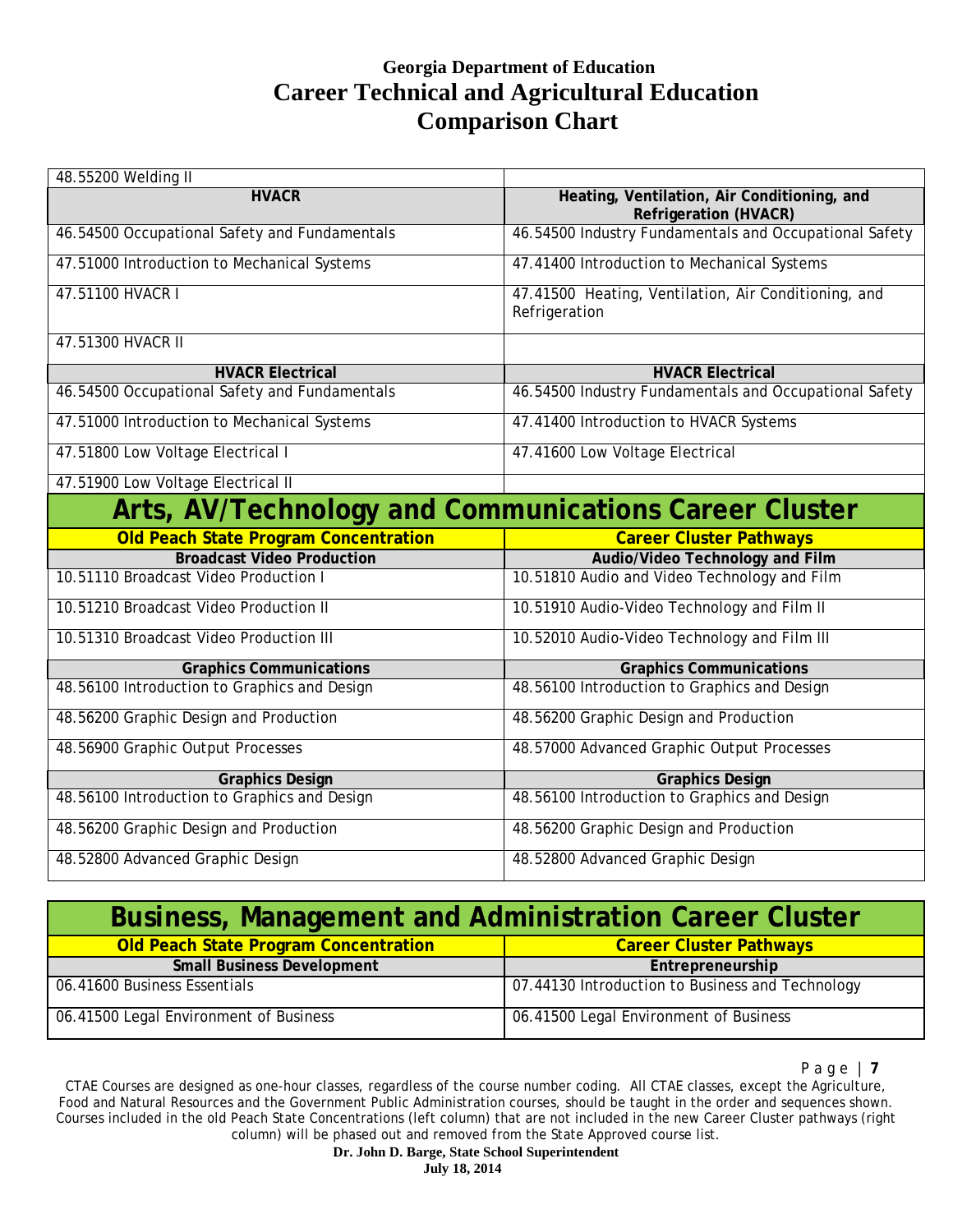| 06.41700 Entrepreneurial Ventures                           | 06.41610 Entrepreneurship                        |
|-------------------------------------------------------------|--------------------------------------------------|
| Administrative/Information Support                          | <b>Business and Technology</b>                   |
| 07.44110 Computer Applications 1                            | 07.44130 Introduction to Business and Technology |
| 07.44120 Computer Applications 2                            | 07.44100 Business and Technology                 |
| 07.48310 Business Communication & Presentation              | 07.45100 Business Communications                 |
|                                                             | Human Resources Management                       |
|                                                             | 07.44130 Introduction to Business and Technology |
|                                                             | 06.41500 Legal Environment of Business           |
|                                                             | 06.41800 Human Resources Principles              |
| <b>Education and Training Career Cluster</b>                |                                                  |
| <b>Old Peach State Program Concentration</b>                | <b>Career Cluster Pathways</b>                   |
| <b>Teaching as a Profession</b>                             | <b>Teaching as a Profession</b>                  |
| 13.01100 Examining the Teaching Profession                  | 13.01100 Examining the Teaching Profession       |
| 13.01200 Contemporary Issues in Education                   | 13.01200 Contemporary Issues in Education        |
| 13.02100 Teaching as a Profession Internship                | 13.01300 Teaching as a Profession Practicum      |
| <b>Early Childhood Education</b>                            | Early Childhood Care and Education I             |
| 20.52510 Introduction to Early Childhood Care and Education | 20.52810 Early Childhood Education I             |
| 20.42320 Human Growth & Development for Early Childhood     | 20.42400 Early Childhood Education II            |
|                                                             |                                                  |
| 20.52610 Health, Safety and Nutrition for the Young Child   | 20.42500 Early Childhood Education III           |
|                                                             | Early Childhood Care and Education II            |
|                                                             | 20.52810 Early Childhood Education I             |
|                                                             | 20.42400 Early Childhood Education II            |

Page | **8**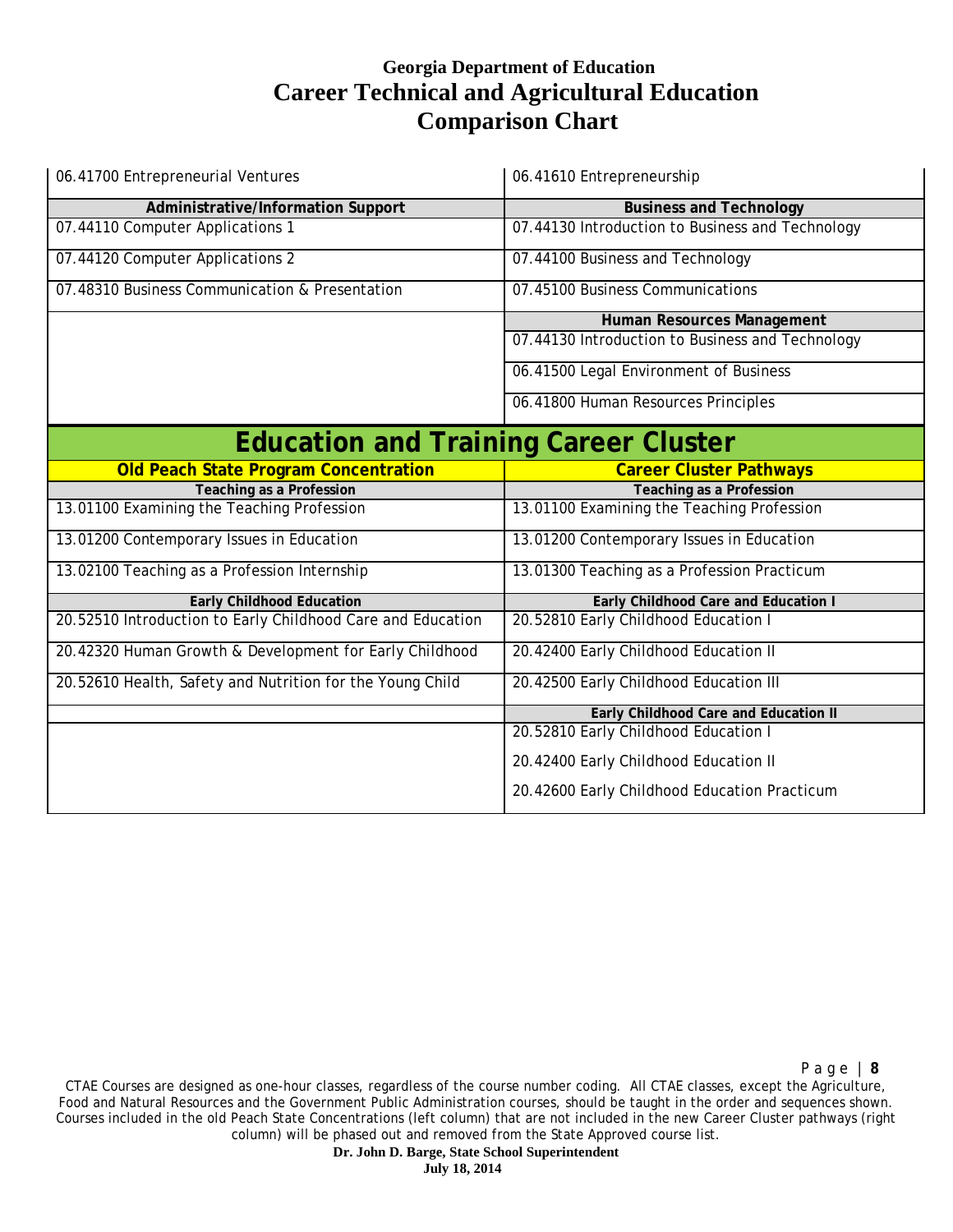| <b>Energy Career Cluster</b>                             |                                                      |
|----------------------------------------------------------|------------------------------------------------------|
| <b>Old Peach State Program Concentration</b>             | <b>Career Cluster Pathways</b>                       |
| <b>Energy Systems</b>                                    | <b>Energy Systems</b>                                |
| 21.42500 Foundations of Engineering and Technology       | 21.42500 Foundations of Engineering and Technology-  |
|                                                          | <b>FY14</b>                                          |
|                                                          | 49.53700 Foundations of Energy Technologies-FY15     |
| 21.45100 Energy and Power Technology                     | 21.45100 Energy and Power Technology                 |
| 21.45700 Appropriate and Alternative Energy Technologies | 21.45700 Appropriate and Alternative Energy          |
|                                                          | Technologies                                         |
|                                                          | Energy and Power: Generation,                        |
|                                                          | Transmission, and Distribution                       |
|                                                          | 49.53700 Foundations of Energy Technologies          |
|                                                          | 49.53800 Energy and Power: Generation, Transmission, |
|                                                          | Distribution                                         |
|                                                          | 49.53900 Energy Systems Applications                 |
| <b>Finance Career Cluster</b>                            |                                                      |
| <b>Old Peach State Program Concentration</b>             | <b>Career Cluster Pathways</b>                       |
| <b>Financial Management Accounting</b>                   | <b>Advanced Accounting</b>                           |
| 06.41600 Business Essentials                             | 07.44130 Introduction to Business and Technology     |
| 07.41100 Principles of Accounting 1                      | 07.41100 Principles of Accounting I                  |
| 07.41200 Principles of Accounting 2                      | 07.41200 Principles of Accounting II                 |
|                                                          | <b>Business Accounting</b>                           |
|                                                          | 07.44130 Introduction to Business and Technology     |
|                                                          | 07.42600 Financial Literacy                          |
|                                                          | 07.41100 Principles of Accounting I                  |
| <b>Financial Management Services</b>                     | <b>Financial Services</b>                            |
| 06.41600 Business Essentials                             | 07.44130 Introduction to Business and Technology     |
| 07.42110 Banking and Investing                           | 07.42600 Financial Literacy                          |
| 07.42300 Insurance and Risk Management                   | 07.43100 Banking, Investing, and Insurance           |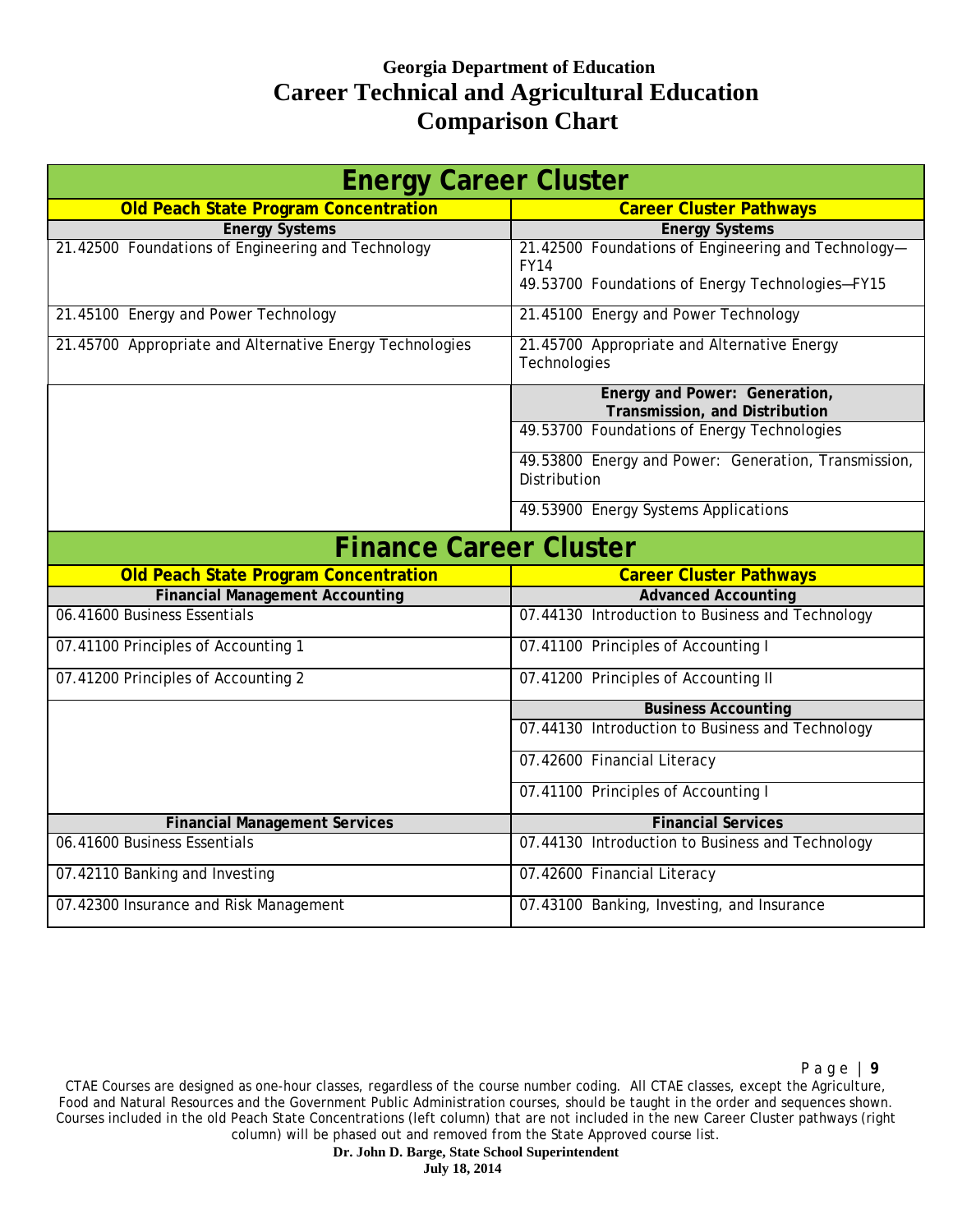| <b>Government and Public Administration Career Cluster</b>                                                                                    |                                                                                                                                               |
|-----------------------------------------------------------------------------------------------------------------------------------------------|-----------------------------------------------------------------------------------------------------------------------------------------------|
| <b>Old Peach State Program Concentration</b>                                                                                                  | <b>Career Cluster Pathways</b>                                                                                                                |
|                                                                                                                                               | <b>Public Management and Administration</b>                                                                                                   |
|                                                                                                                                               | 29.41000 Introduction to Government and Public<br>Administration                                                                              |
|                                                                                                                                               | 29.41100 Government Public Administration: State and<br><b>Federal Issues</b>                                                                 |
|                                                                                                                                               | 29.41200 Government Public Administration: Local and<br>State Issues                                                                          |
| <b>Army JROTC</b>                                                                                                                             | Army JROTC                                                                                                                                    |
| 28.03100 JROTC Army Leadership Education I                                                                                                    | 28.03100 JROTC Army Leadership Education I                                                                                                    |
| 28.03200 JROTC Army Leadership Education 2                                                                                                    | 28.03200 JROTC Army Leadership Education 2                                                                                                    |
| 28.03300 JROTC Army Leadership Education 3                                                                                                    | 28.03300 JROTC Army Leadership Education 3                                                                                                    |
| 28.03400 JROTC Army Leadership Education 4                                                                                                    | 28.03400 JROTC Army Leadership Education 4                                                                                                    |
| 28.03500 JROTC Army Leadership Education 5                                                                                                    | 28.03500 JROTC Army Leadership Education 5                                                                                                    |
| 28.03600 JROTC Army Leadership Education 6                                                                                                    | 28.03600 JROTC Army Leadership Education 6                                                                                                    |
| 28.03700 JROTC Army Leadership Education 7                                                                                                    | 28.03700 JROTC Army Leadership Education 7                                                                                                    |
| 28.03800 JROTC Army Leadership Education 8                                                                                                    | 28.03800 JROTC Army Leadership Education 8                                                                                                    |
| Air Force JROTC                                                                                                                               | <b>Air Force JROTC</b>                                                                                                                        |
| 28.01100 Aerospace Science: A Journey into Aviation History<br>and Leadership I                                                               | 28.01100 Aerospace Science: A Journey into Aviation<br>History and Leadership I                                                               |
| 28.01200 Aerospace Science: Science of Flight and Leadership<br>$\mathbf{H}$                                                                  | 28.01200 Aerospace Science: Science of Flight and<br>Leadership II                                                                            |
| 28.01300 JROTC Air Force III: Aerospace Science: Global and<br><b>Cultural Studies I</b>                                                      | 28.01300 JROTC Air Force III: Aerospace Science:<br><b>Global and Cultural Studies I</b>                                                      |
| 28.01400 Aerospace Science: Astronomy and/or Leadership III                                                                                   | 28.01400 Aerospace Science: Astronomy and/or<br>Leadership III                                                                                |
| 28.01500 Aerospace Science: Exploration of Space and/or<br>Leadership III                                                                     | 28.01500 Aerospace Science: Exploration of Space<br>and/or Leadership III                                                                     |
| 28.01600 Aerospace Science: Management of the Cadet Corps<br>and/or National Endowment for Financial Education (NEFE)<br>and/or Leadership IV | 28.01600 Aerospace Science: Management of the Cadet<br>Corps and/or National Endowment for Financial<br>Education (NEFE) and/or Leadership IV |
| 28.01700 JROTC Air Force VII: Aerospace Science: Global and<br><b>Cultural Studies II</b>                                                     | 28.01700 JROTC Air Force VII: Aerospace Science:<br><b>Global and Cultural Studies II</b>                                                     |

Page | **10**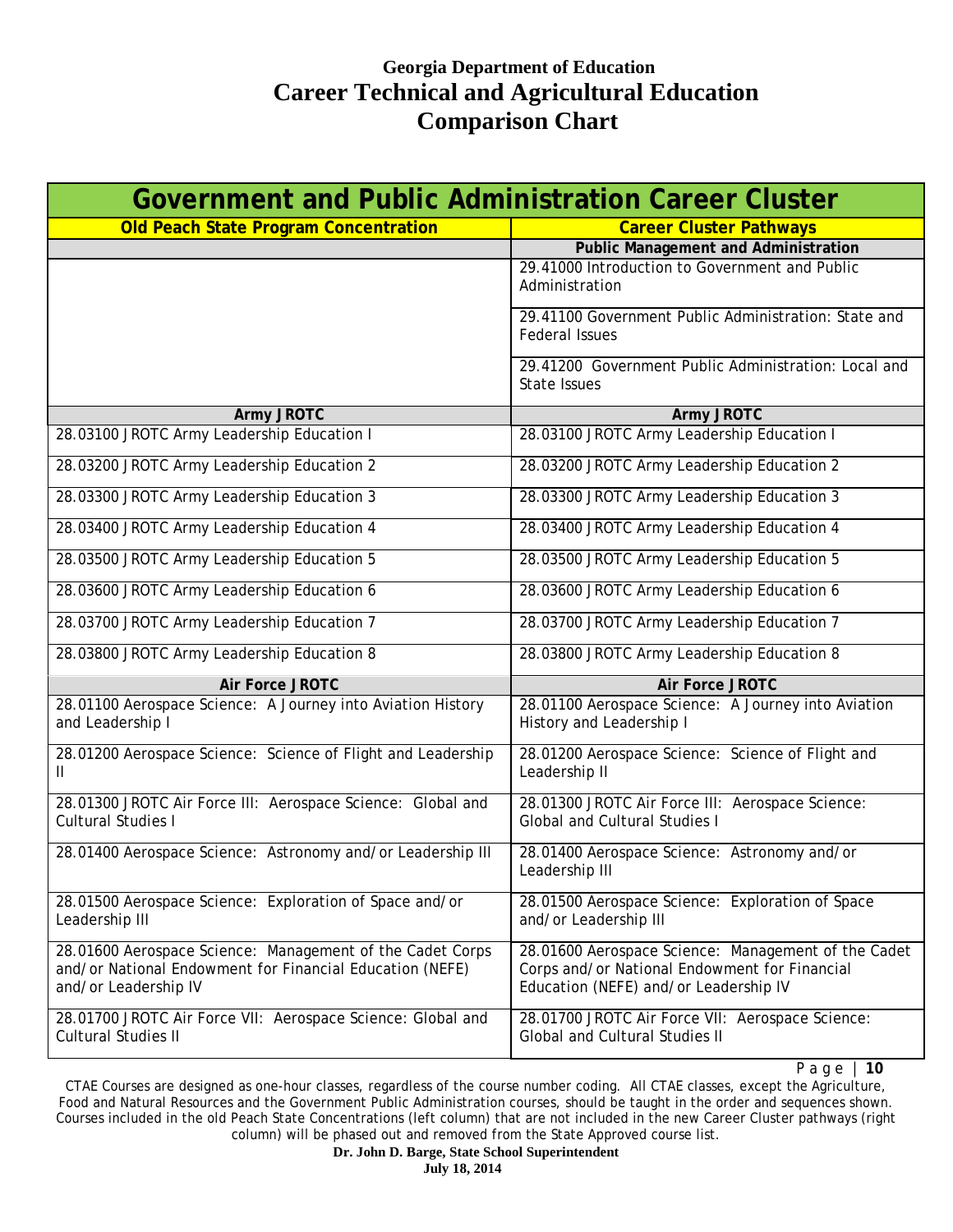| 28.01800 Aerospace Science Survival                                      | 28.01800 Aerospace Science Survival                                      |
|--------------------------------------------------------------------------|--------------------------------------------------------------------------|
| 28.01900 Aerospace Science: Honors Ground School and/or<br>Leadership IV | 28.01900 Aerospace Science: Honors Ground School<br>and/or Leadership IV |
| <b>Marines JROTC</b>                                                     | <b>Marines JROTC</b>                                                     |
| 28.04100 MCJROTC Leadership Education I                                  | 28.04100 MCJROTC Leadership Education I                                  |
| 28.04200 MCJROTC Leadership Education II                                 | 28.04200 MCJROTC Leadership Education II                                 |
| 28.04300 MCJROTC Leadership Education III                                | 28.04300 MCJROTC Leadership Education III                                |
| 28.04400 MCJROTC Leadership Education IV                                 | 28.04400 MCJROTC Leadership Education IV                                 |
| 28.04500 MCJROTC Leadership Education V                                  | 28.04500 MCJROTC Leadership Education V                                  |
| 28.04600 MCJROTC Leadership Education VI                                 | 28.04600 MCJROTC Leadership Education VI                                 |
| 28.04700 MCJROTC Leadership Education VII                                | 28.04700 MCJROTC Leadership Education VII                                |
| 28.04800 MCJROTC Leadership Education VIII                               | 28.04800 MCJROTC Leadership Education VIII                               |
| Navy JROTC                                                               | <b>Navy JROTC</b>                                                        |
| 28.02100 Naval Science I Cadet Field Manual                              | 28.02100 Naval Science I Cadet Field Manual                              |
| 28.02200 Naval Science I Introduction to NJROTC                          | 28.02200 Naval Science I Introduction to NJROTC                          |
| 28.02300 Naval Science II Maritime History                               | 28.02300 Naval Science II Maritime History                               |
| 28.02400 Naval Science II Nautical Science                               | 28.02400 Naval Science II Nautical Science                               |
| 28.02500 Naval Science III Naval Knowledge                               | 28.02500 Naval Science III Naval Knowledge                               |
| 28.02600 Naval Science III Naval Orientation and Skills                  | 28.02600 Naval Science III Naval Orientation and Skills                  |
| 28.02700 Naval Science IV Naval Leadership and Ethics                    | 28.02700 Naval Science IV Naval Leadership and Ethics                    |
| 28.02800 Naval Science IV Effective Communications                       | 28.02800 Naval Science IV Effective Communications                       |
| <b>Health Science Career Cluster</b>                                     |                                                                          |
| <b>Old Peach State Program Concentration</b>                             | <b>Career Cluster Pathways</b>                                           |
| <b>Therapeutic Services/Nursing</b>                                      | Therapeutic Services/Patient Care                                        |
| 25.52100 Introduction to Healthcare Science                              | 25.52100 Introduction to Healthcare Science                              |
| 25.52200 Application of Therapeutic Services                             | 25.44000 Essentials of Healthcare                                        |
| 25.56100 Nursing Essentials                                              | 25.43600 Patient Care Fundamentals                                       |
| <b>Therapeutic Services/Medical Services</b>                             | Therapeutic Services /Allied Health and Medicine                         |
| 25.52100 Introduction to Healthcare Science                              | 25.52100 Introduction to Healthcare Science                              |
| 25.52200 Application of Therapeutic Services                             | 25.44000 Essentials of Healthcare                                        |

Page | **11**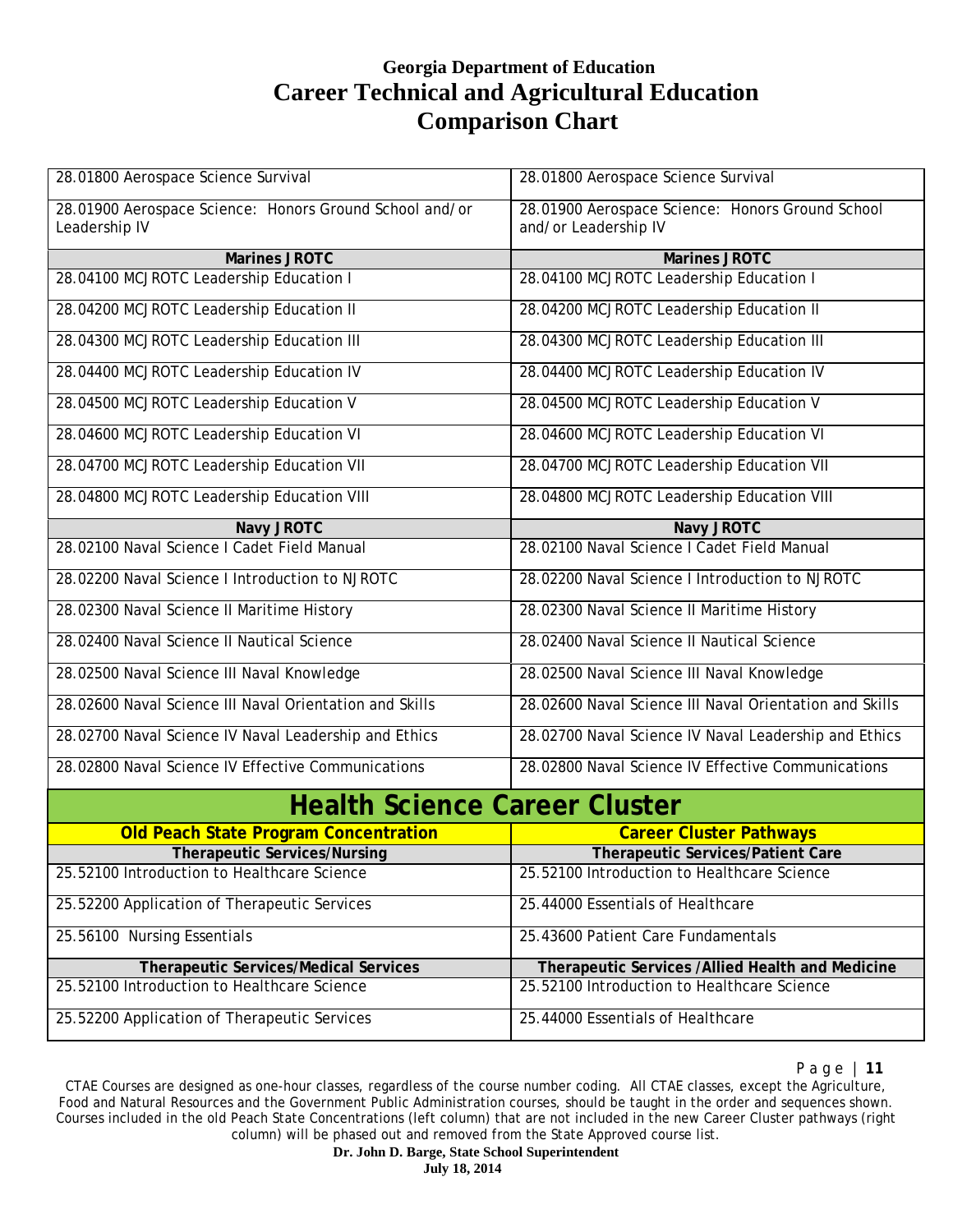| 25.52500 General Medicine                             | 25.43700 Allied Health and Medicine               |
|-------------------------------------------------------|---------------------------------------------------|
| Therapeutic Services/Emergency Services               | Therapeutic Services/Emergency Medical Responder  |
| 25.52100 Introduction to Healthcare Science           | 25.52100 Introduction to Healthcare Science       |
| 25.56400 Emergency and Disaster Preparedness          | 25.44000 Essentials of Healthcare                 |
| 25.56200 Concepts of Emergency Medicine               | 25.45000 Emergency Medical Responder              |
|                                                       | Therapeutic Services/Public Safety Communications |
|                                                       | 25.52100 Introduction to Healthcare Science       |
|                                                       | 25.44000 Essentials of Healthcare                 |
|                                                       | 43.46200 Public Safety Communications             |
|                                                       | <b>Therapeutic Services/Exercise Physiology</b>   |
| 25.52100 Introduction to Healthcare Science           | 25.52100 Introduction to Healthcare Science       |
| 25.58000 Principles of Physical Medicine              | 25.44000 Essentials of Healthcare                 |
| 25.58100 Concepts of Physical Medicine                | 25.45400 Fundamentals of Exercise Physiology      |
|                                                       | <b>Therapeutic Services/Sports Medicine</b>       |
| 25.52100 Introduction to Healthcare Science           | 25.52100 Introduction to Healthcare Science       |
| 25.58000 Principles of Physical Medicine              | 25.44000 Essentials of Healthcare                 |
| 25.58100 Concepts of Physical Medicine                | 25.44600 Sports Medicine                          |
|                                                       | Therapeutic Services/Public Health                |
| 25.43000 Introduction to Public Health                | 25.52100 Introduction to Healthcare Science       |
| 25.43100 Advanced Public Health                       | 25.44000 Essentials of Healthcare                 |
| 25.43200 Internship in Public Health                  | 25.45200 Applications of Public Health            |
|                                                       | Therapeutic Services/Pharmacy                     |
| 25.52100 Introduction to Healthcare Science           | 25.52100 Introduction to Healthcare Science       |
| 25.57100 Pharmacy Operations and Fundamentals         | 25.44000 Essentials of Healthcare                 |
| 25.57200 Medical Calculations and Drug Administration | 25.45300 Pharmacy Operations and Fundamentals     |
|                                                       | <b>Therapeutic Services/Dental Science</b>        |
| 25.48000 Introduction to Dental Science               | 25.52100 Introduction to Healthcare Science       |
| 25.48210 Dental Science Technology I                  | 25.48800 Essentials of Dental Science             |
| 25.48300 Dental Science Technology II                 | 25.48900 Dental Science II                        |

CTAE Courses are designed as one-hour classes, regardless of the course number coding. All CTAE classes, except the Agriculture, Food and Natural Resources and the Government Public Administration courses, should be taught in the order and sequences shown. Courses included in the old Peach State Concentrations (left column) that are not included in the new Career Cluster pathways (right column) will be phased out and removed from the State Approved course list.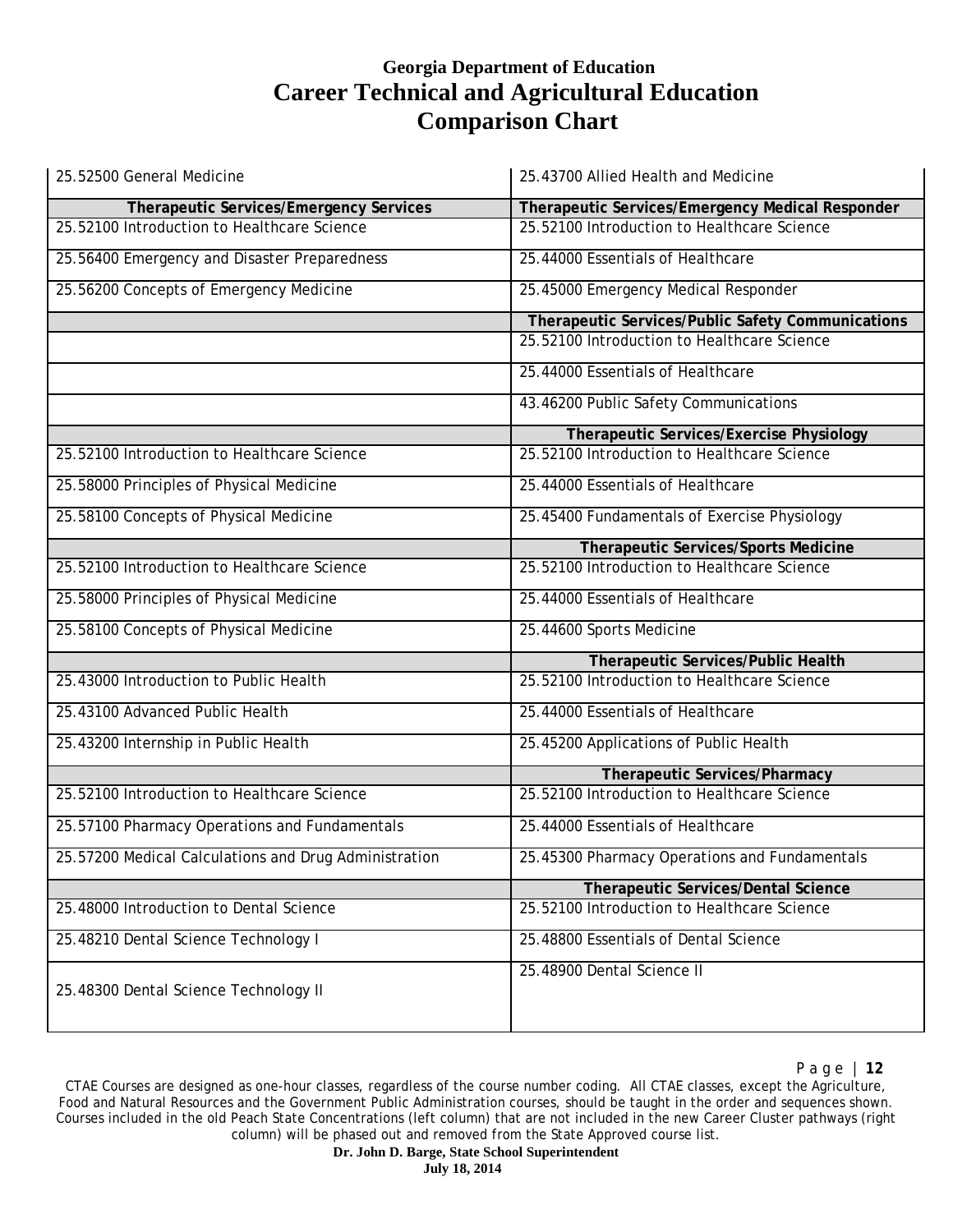$\blacksquare$ 

| Diagnostics                                        | Diagnostics/Phlebotomy                                                    |
|----------------------------------------------------|---------------------------------------------------------------------------|
| 25.52100 Introduction to Healthcare Science        | 25.52100 Introduction to Healthcare Science                               |
| 25.56500 Basic Diagnostic Services                 | 25.44000 Essentials of Healthcare                                         |
| 25.56600 Clinical Laboratory Technician            | 25.57400 Diagnostics Phlebotomy                                           |
| Diagnostics                                        | Diagnostics/Clinical Lab                                                  |
| 25.52100 Introduction to Healthcare Science        | 25.52100 Introduction to Healthcare Science                               |
| 25.56500 Basic Diagnostic Services                 | 25.44000 Essentials of Healthcare                                         |
| 25.56600 Clinical Laboratory Technician            | 25.57600 Clinical Lab I                                                   |
|                                                    | Diagnostics/Non-invasive Technology in Healthcare                         |
|                                                    | 25.52100 Introduction to Healthcare Science                               |
|                                                    | 25.44000 Essentials of Healthcare                                         |
|                                                    | 25.44500 Non-Invasive Diagnostic Technology                               |
| <b>Health Informatics</b>                          | <b>Health Informatics/Health Information</b><br>Management/Medical Office |
| 25.52100 Introduction to Healthcare Science        | 25.52100 Introduction to Healthcare Science                               |
| 25.59100 Medical Terminology in Healthcare Systems | 25.44000 Essentials of Healthcare                                         |
| 25.59200 Applications of Health Informatics        | 25.49700 Health Information Management/Medical<br>Office                  |
|                                                    | Health Informatics/Health Information Technology                          |
|                                                    | 25.52100 Introduction to Healthcare Science                               |
|                                                    | 25.49500 Essentials of Health Information Technology                      |
|                                                    | 25.49600 Applications of Health Information Technology                    |
|                                                    | <b>Support Services</b>                                                   |
|                                                    | 25.52100 Introduction to Healthcare Science                               |
|                                                    | 25.44000 Essentials of Healthcare                                         |
|                                                    | 25.44400 Healthcare Support Services                                      |
| <b>Biotechnology Research and Development</b>      | <b>Biotechnology Research and Development</b>                             |
| 25.52100 Introduction to Healthcare Science        | 25.52100 Introduction to Healthcare Science                               |
| 25.56800 Introduction to Biotechnology             | 25.57000 Essentials of Biotechnology                                      |
| 25.56900 Applications of Biotechnology             | 25.56900 Applications of Biotechnology                                    |

Page | **13**

 $\mathbf{I}$ 

CTAE Courses are designed as one-hour classes, regardless of the course number coding. All CTAE classes, except the Agriculture, Food and Natural Resources and the Government Public Administration courses, should be taught in the order and sequences shown. Courses included in the old Peach State Concentrations (left column) that are not included in the new Career Cluster pathways (right column) will be phased out and removed from the State Approved course list.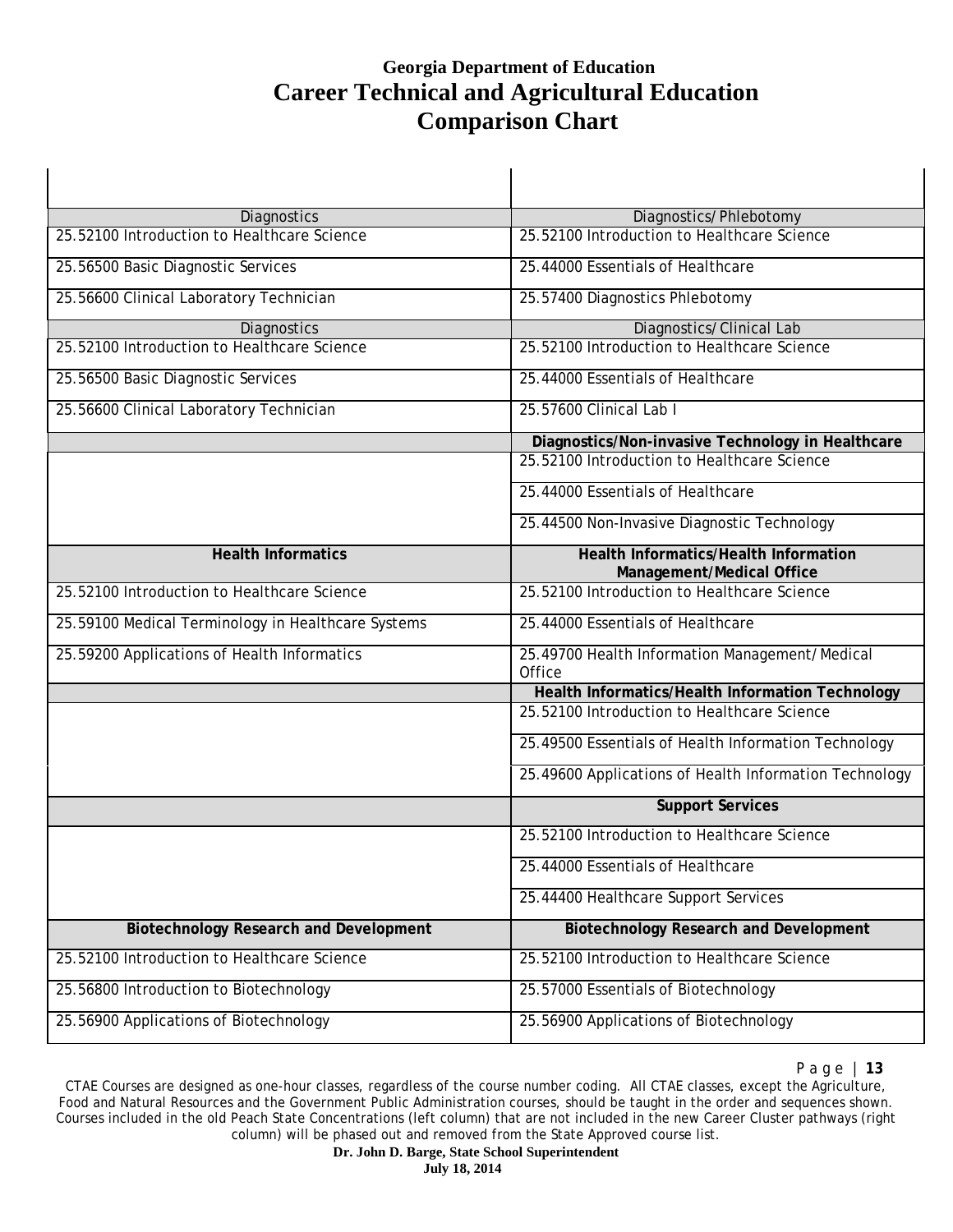| <b>Therapeutic Services/Surgical Technology</b> |
|-------------------------------------------------|
| 25.52100 Introduction to Healthcare Science     |
| 25.44000 Essentials of Healthcare               |
| 25.44700 Surgical Technician I                  |
| 25.44800 Surgical Technician II                 |

| <b>Hospitality and Tourism–Culinary Arts Career Cluster</b> |                                        |  |
|-------------------------------------------------------------|----------------------------------------|--|
| <b>Old Peach State Program Concentration</b>                | <b>Career Cluster Pathways</b>         |  |
| <b>Culinary Arts</b>                                        | <b>Culinary Arts</b>                   |  |
| 20.53100 Introduction to Culinary Arts                      | 20.53100 Introduction to Culinary Arts |  |
| 20.53210 Culinary Arts I                                    | 20.53210 Culinary Arts I               |  |
| 20.53310 Culinary Arts II                                   | 20.53310 Culinary Arts II              |  |

| <b>Hospitality and Tourism-Sports Marketing Career Cluster</b> |                                                                |  |
|----------------------------------------------------------------|----------------------------------------------------------------|--|
| <b>Old Peach State Program Concentration</b>                   | <b>Career Cluster Pathways</b>                                 |  |
| <b>Travel Marketing and Lodging Management</b>                 | Hospitality, Recreation and Tourism                            |  |
| 08.47400 Marketing Principles                                  | 08.47400 Marketing Principles                                  |  |
| 08.43000 Discovering Hospitality and Tourism Marketing         | 08.45300 Hospitality, Recreation and Tourism Essentials        |  |
| 08.43700 Hospitality and Tourism Management                    | 08.45400 Hospitality, Recreation and Tourism<br>Management     |  |
| Sports and Entertainment Marketing                             | Sports and Entertainment Marketing                             |  |
| 08.47400 Marketing Principles                                  | 08.47400 Marketing Principles                                  |  |
| 08.47800 Introduction to Sports and Entertainment Marketing    | 08.47800 Introduction to Sports and Entertainment<br>Marketing |  |
| 08.48500 Advanced Sports and Entertainment Marketing           | 08.48500 Advanced Sports and Entertainment Marketing           |  |
| <b>Human Services-Family and Consumer Sciences</b>             |                                                                |  |
| <b>Old Peach State Program Concentration</b>                   | <b>Career Cluster Pathways</b>                                 |  |
| <b>Nutrition and Food Science</b>                              | <b>Nutrition and Food Science</b>                              |  |
| 20.41610 Food, Nutrition & Wellness                            | 20.41610 Food, Nutrition and Wellness                          |  |
| 20.41710 Food and Nutrition Through the Lifespan               | 20.41400 Food for Life                                         |  |
| 20.41810 Food Science                                          | 20.41810 Food Science                                          |  |

Page | **14**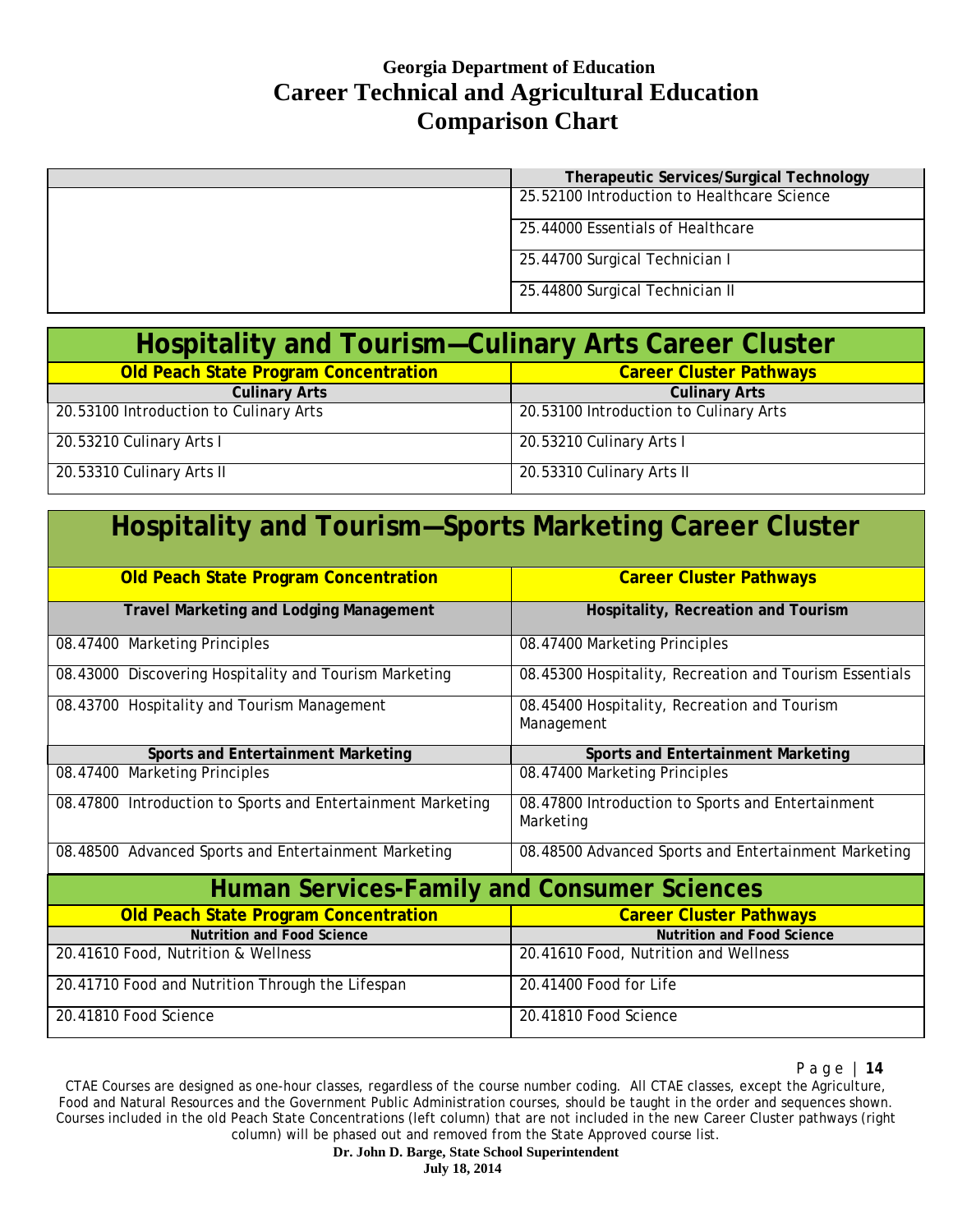| <b>Consumer Services</b>                                       | Housing and Community Management            |
|----------------------------------------------------------------|---------------------------------------------|
| 20.45100 Consumer Awareness                                    | 20.44000 Introduction to Consumer Relations |
| 20.45200 Consumer Skills                                       | 20.43200 Housing and Community Management   |
| 20.43000 Consumer Finance                                      | 20.43300 Managing Diverse Property Types    |
| <b>Interior Design</b>                                         | Interiors, Fashion and Textiles             |
| 20.44100 Foundations of Interior Design                        | 20.44100 Foundations of Interior Design     |
| 20.44200 Interior Design Furnishings, Materials and Components | 20.44500 Fundamentals of Fashion            |
| 20.44700 Textile Science                                       | 20.44700 Textile Science                    |

| Human Services-Personal Care Services Career Cluster |                                                 |
|------------------------------------------------------|-------------------------------------------------|
| <b>Old Peach State Program Concentration</b>         | <b>Career Cluster Pathways</b>                  |
| Cosmetology                                          | <b>Personal Care Services--Cosmetology</b>      |
| 12.54500 Cosmetology Services Core I                 | 12.54400 Introduction to Personal Care Services |
| 12.54600 Cosmetology Services Core II                | 12.41000 Cosmetology Services II                |
| 12.54800 Cosmetology Services Core III               | 12.41100 Cosmetology Services III               |
|                                                      | <b>Personal Care Services--Barbering</b>        |
|                                                      | 12.54400 Introduction to Personal Care Services |
|                                                      | 12.42000 Barbering II                           |
|                                                      | 12.42100 Barbering III                          |
|                                                      | <b>Personal Care Services--Esthetics</b>        |
|                                                      | 12.54400 Introduction to Personal Care Services |
|                                                      | 12.43000 Esthetics Services II                  |
|                                                      | 12.43100 Esthetics Services III                 |
|                                                      | <b>Personal Care Services-Nails</b>             |
|                                                      | 12.54400 Introduction to Personal Care Services |
|                                                      | 12.47000 Nail Care Services II                  |
|                                                      | 12.47100 Nail Care Services III                 |

CTAE Courses are designed as one-hour classes, regardless of the course number coding. All CTAE classes, except the Agriculture, Food and Natural Resources and the Government Public Administration courses, should be taught in the order and sequences shown. Courses included in the old Peach State Concentrations (left column) that are not included in the new Career Cluster pathways (right column) will be phased out and removed from the State Approved course list.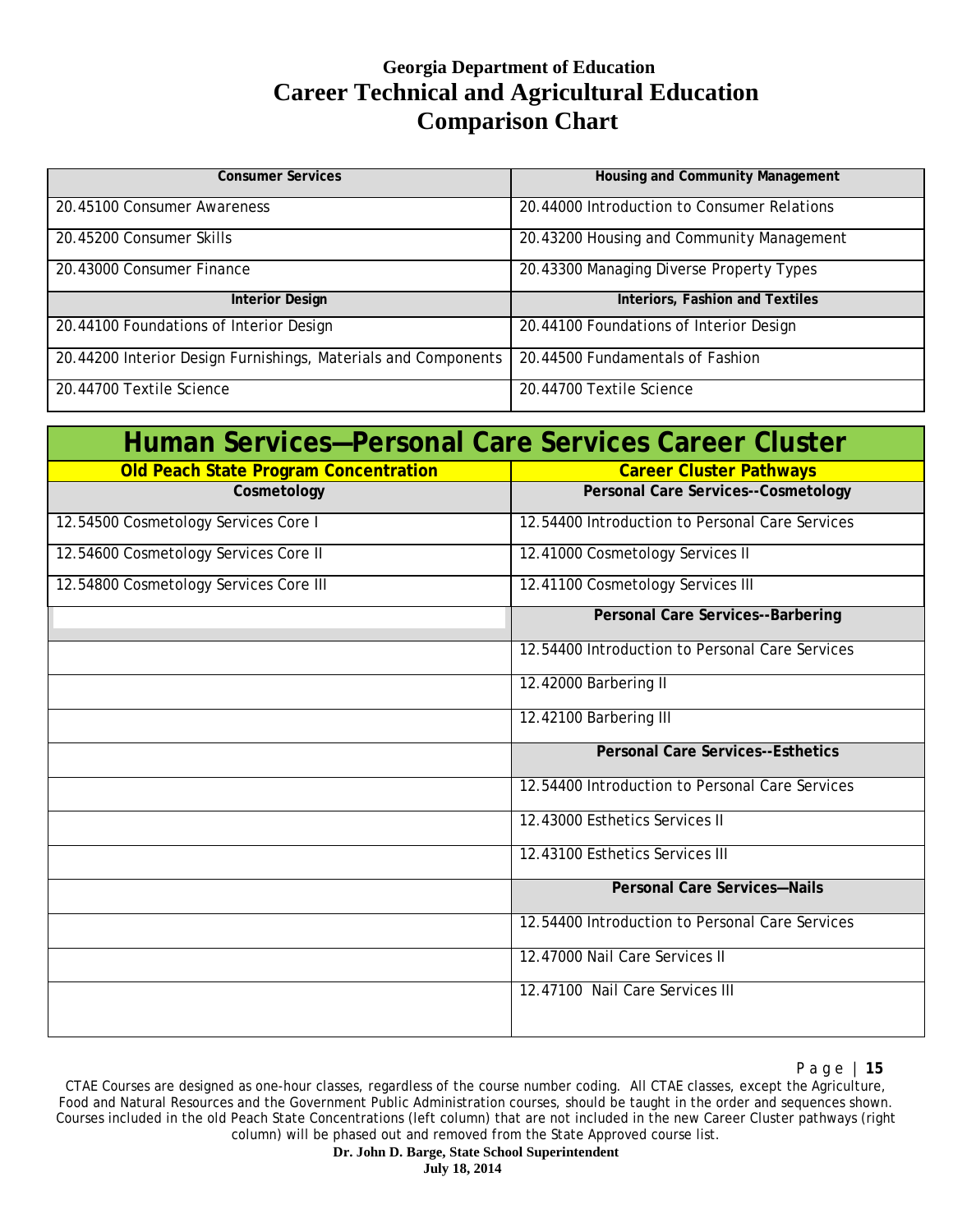| <b>Information Technology Career Cluster</b> |                                                        |
|----------------------------------------------|--------------------------------------------------------|
| <b>Old Peach State Program Concentration</b> | <b>Career Cluster Pathways</b>                         |
| <b>Computer Systems and Support</b>          | <b>Information Support and Services</b>                |
| 11.41300 Computing in the Modern World       | 11.41500 Introduction to Digital Technology            |
| 11.41400 Information Technology Essentials   | 11.41400 Information Technology Essentials             |
| 11.42000 Information Technology Support      | 11.42000 Information Technology Support                |
| <b>Computing Networking</b>                  | Networking                                             |
| 11.41400 Information Technology Essentials   | 11.41500 Introduction to Digital Technology            |
| 11.42000 Information Technology Support      | 11.46100 Networking Fundamentals                       |
| 11.42200 Networking Systems                  | 11.46200 Networking Systems and Support                |
| Computing                                    | Programming                                            |
| 11.41300 Computing in the Modern World       | 11.41500 Introduction to Digital Technology            |
| 11.41800 Beginning Programming               | 11.47100 Computer Science Principles                   |
| 11.42100 Intermediate Programming            | 11.47200 Programming, Games, Apps and Society          |
|                                              | <b>Computer Science</b>                                |
|                                              | 11.41500 Introduction to Digital Technology            |
|                                              | 11.47100 Computer Science Principles                   |
|                                              | 11.01600 Advanced Placement Computer Science           |
| <b>Interactive Media</b>                     | <b>Web and Digital Design</b>                          |
| 11.41300 Computing in the Modern World       | 11.41500 Introduction to Digital Technology            |
| 11.43100 Fundamentals of Web Design          | 11.45100 Digital Design                                |
| 11.43200 Advanced Web Design                 | 11.45200 Web Design                                    |
|                                              | <b>Health Information Technology</b>                   |
|                                              | 25.52100 Introduction to Healthcare Science            |
|                                              | 25.49500 Essentials of Health Information Technology   |
|                                              | 25.49600 Applications of Health Information Technology |
|                                              |                                                        |
|                                              |                                                        |
|                                              |                                                        |
|                                              |                                                        |

CTAE Courses are designed as one-hour classes, regardless of the course number coding. All CTAE classes, except the Agriculture, Food and Natural Resources and the Government Public Administration courses, should be taught in the order and sequences shown. Courses included in the old Peach State Concentrations (left column) that are not included in the new Career Cluster pathways (right column) will be phased out and removed from the State Approved course list.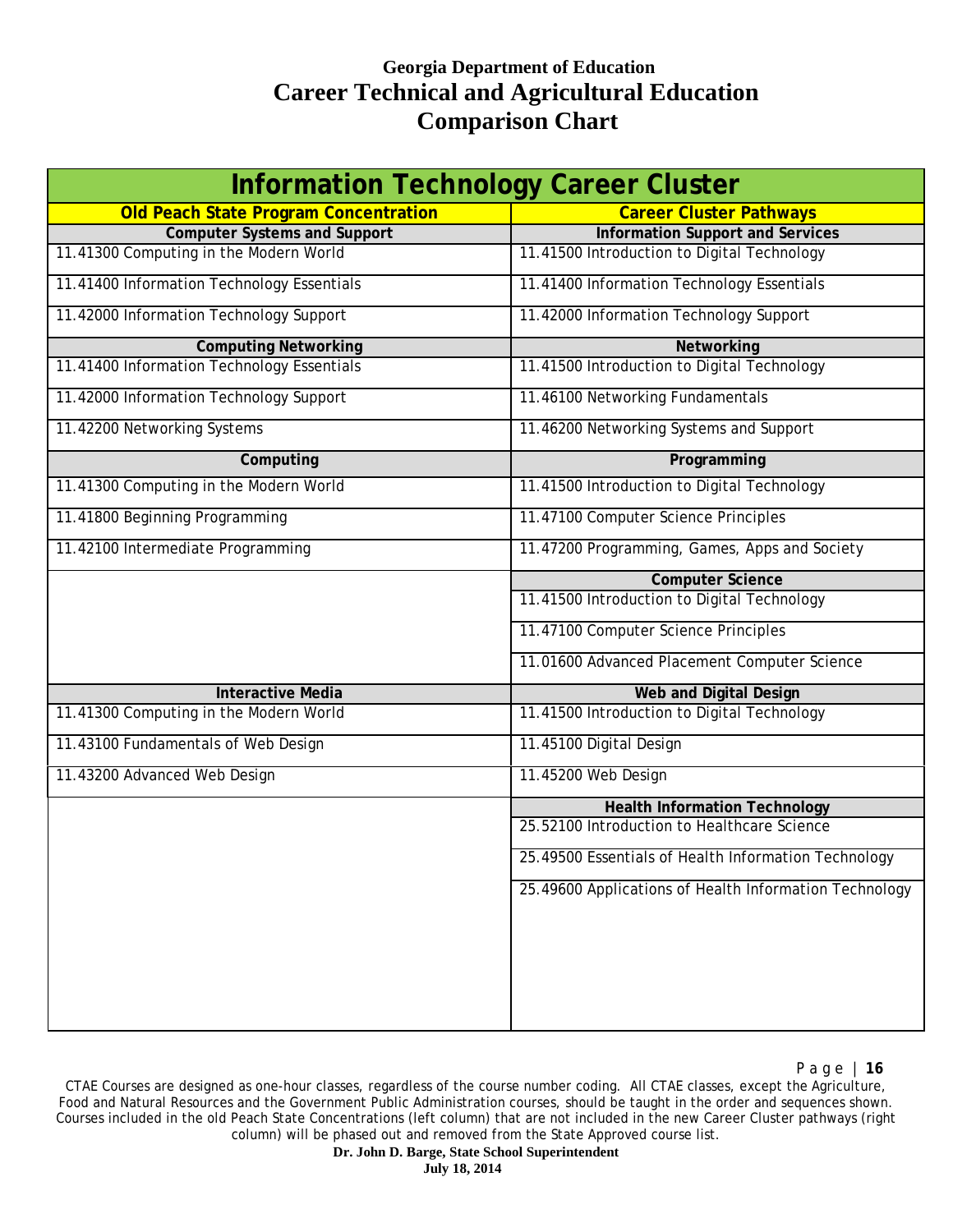| Law, Public Safety, Corrections and Security Career Cluster |                                                                           |
|-------------------------------------------------------------|---------------------------------------------------------------------------|
| <b>Old Peach State Program Concentration</b>                | <b>Career Cluster Pathways</b>                                            |
| Law and Justice                                             | Law Enforcement Services/Forensic Science                                 |
| 43.43000 Introduction to Law and Justice                    | 43.45000 Introduction to Law, Public Safety,<br>Corrections, and Security |
| 43.43500 Law, Community Emergency Response, and Policing    | 43.45100 Criminal Justice Essentials                                      |
| 43.43300 Criminal Investigations and Forensics              | 43.45200 Forensic Science and Criminal Investigations                     |
| Law and Justice                                             | Law Enforcement Services/Criminal Investigations                          |
| 43.43000 Introduction to Law and Justice                    | 43.45000 Introduction to Law, Public Safety,<br>Corrections, and Security |
| 43.43500 Law, Community Emergency Response, and Policing    | 43.45100 Criminal Justice Essentials                                      |
| 43.43300 Criminal Investigations and Forensics              | 43.45300 Criminal Investigations                                          |
|                                                             | <b>Corrections Services</b>                                               |
|                                                             | 43.45000 Introduction to Law, Public Safety,<br>Corrections, and Security |
|                                                             | 43.45100 Criminal Justice Essentials                                      |
|                                                             | 43.45700 Applications of Corrections                                      |
|                                                             | Security and Protective Services                                          |
|                                                             | 43.45000 Introduction to Law, Public Safety,<br>Corrections, and Security |
|                                                             | 43.45100 Criminal Justice Essentials                                      |
|                                                             | 43.45800 Security and Protective Services                                 |
| <b>Homeland Security</b>                                    | Fire and Emergency Services/<br><b>Emergency Medical Responder</b>        |
| 43.43600 Homeland Security                                  | 43.45000 Introduction to Law, Public Safety,<br>Corrections, and Security |
| 43.43700 Emergency Services                                 | 43.46000 Essentials of Fire and Emergency Services                        |
| 43.43800 First Responder and Emergency Leadership           | 25.45000 Emergency Medical Responder                                      |
| Firefighting                                                | Fire and Emergency Services/Firefighting                                  |
| 43.43600 Homeland Security                                  | 43.45000 Introduction to Law, Public Safety,<br>Corrections, and Security |

Page | **17**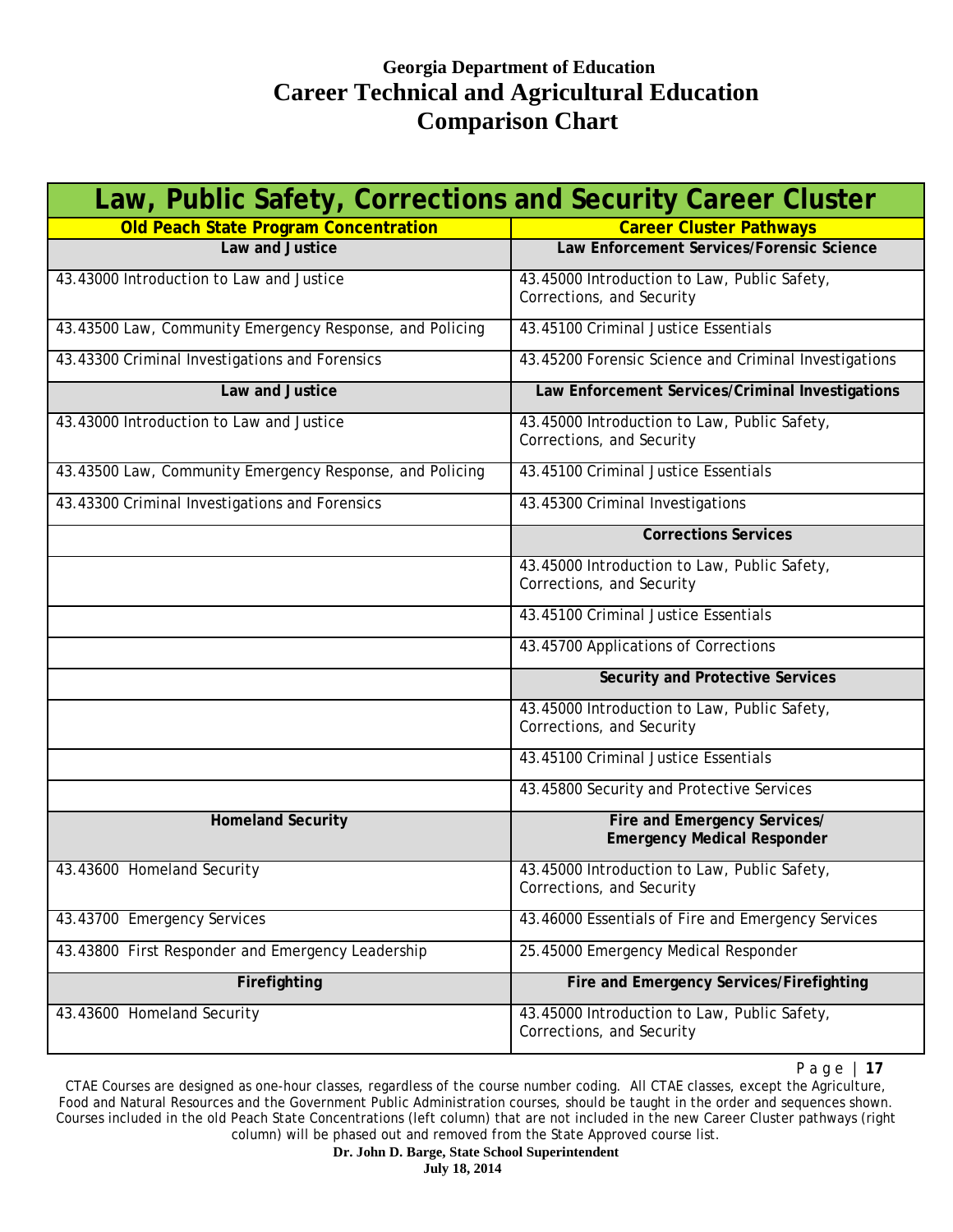| 43.43700 Emergency Services                                 | 43.46000 Essentials of Fire and Emergency Services                                                           |
|-------------------------------------------------------------|--------------------------------------------------------------------------------------------------------------|
| 43.44000 Firefighting                                       | 43.44000 Applications of Firefighting                                                                        |
|                                                             | Fire and Emergency Services/Public Safety<br>Communications                                                  |
|                                                             | 43.45000 Introduction to Law, Public Safety,<br>Corrections, and Security                                    |
|                                                             | 43.46000 Essentials of Fire and Emergency Services                                                           |
|                                                             | 43.46200 Public Safety Communications                                                                        |
|                                                             | Legal Services/Applications of Law                                                                           |
|                                                             | 43.45000 Introduction to Law, Public Safety,<br>Corrections, and Security                                    |
|                                                             | 43.45400 Essentials of Legal Services                                                                        |
|                                                             | 43.45500 Applications of Law                                                                                 |
|                                                             | Legal Services/Legal Administrative Services                                                                 |
|                                                             | 43.45000 Introduction to Law, Public Safety,<br>Corrections, and Security                                    |
|                                                             | 43.45400 Essentials of Legal Services                                                                        |
|                                                             | 43.45600 Legal Administrative Services                                                                       |
| <b>Manufacturing Career Cluster</b>                         |                                                                                                              |
| <b>Old Peach State Program Concentration</b>                | <b>Career Cluster Pathways</b>                                                                               |
| Manufacturing                                               | Manufacturing                                                                                                |
| 21.44100 Foundations of Manufacturing and Materials Science | 21.44100 Foundations of Manufacturing and Materials<br>Science                                               |
| 21.44500 Robotics and Automated Systems                     | 21.44500 Robotics and Automated Systems                                                                      |
| 21.44400 Production Enterprises                             | 21.44400 Production Enterprises                                                                              |
|                                                             | <b>Mechatronics</b>                                                                                          |
|                                                             | 21.46200 Introduction to Mechatronics-DC Theory,<br>Pneumatic Systems, and Programmable Logic<br>Controllers |
|                                                             | 21.46300 AC Theory, Electric Motors, and Hydraulic<br>Systems                                                |
|                                                             | 21.46400 Semiconductors, Mechanical Systems, and<br>Pump and Piping Systems                                  |

CTAE Courses are designed as one-hour classes, regardless of the course number coding. All CTAE classes, except the Agriculture, Food and Natural Resources and the Government Public Administration courses, should be taught in the order and sequences shown. Courses included in the old Peach State Concentrations (left column) that are not included in the new Career Cluster pathways (right column) will be phased out and removed from the State Approved course list.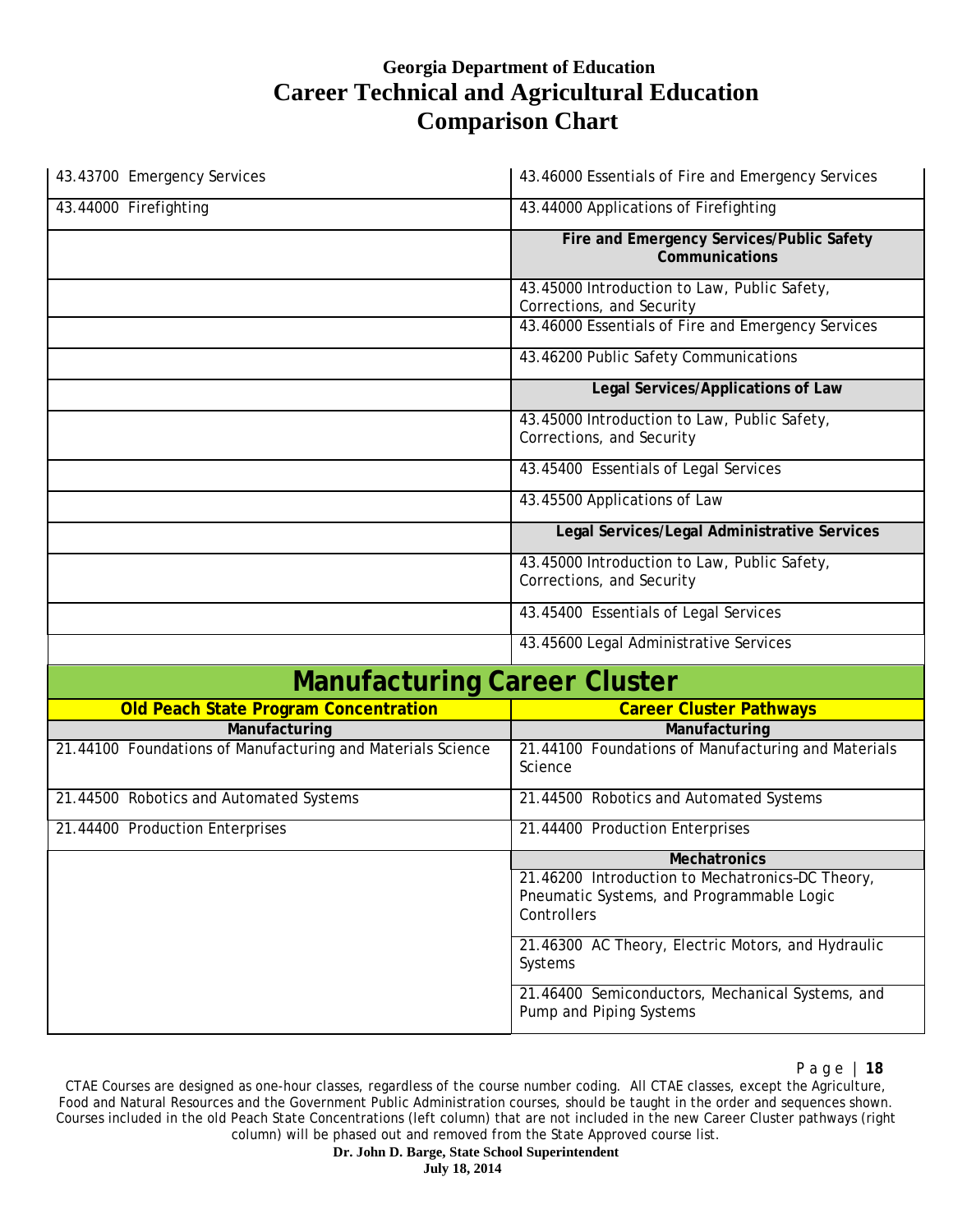| <b>Marketing Career Cluster</b>                |                                                             |
|------------------------------------------------|-------------------------------------------------------------|
| Old Peach State Program Concentration          | <b>Career Cluster Pathways</b>                              |
| Marketing                                      | <b>Marketing and Management</b>                             |
| 08.47400 Marketing Principles                  | 08.47400 Marketing Principles                               |
| 08.43600 Entrepreneurship: Building a Business | 08.44100 Marketing and Entrepreneurship                     |
| 08.47500 Advanced Marketing                    | 08.44200 Marketing Management                               |
| Marketing Communications and Promotion         | <b>Marketing Communications and Promotions</b>              |
| 08.47400 Marketing Principles                  | 08.47400 Marketing Principles                               |
| 08.47200 Professional Sales and Promotion      | 08.45100 Promotion and Professional Sales                   |
| 08.47900 E-Marketing                           | 08.45200 Marketing Communications Essentials                |
| <b>Fashion Marketing</b>                       | Fashion, Merchandising and Retail Management                |
| 08.47400 Marketing Principles                  | 08.47400 Marketing Principles                               |
| 08.41300 Introduction to Fashion Marketing     | 08.42100 Fashion, Merchandising and Retailing<br>Essentials |
| 08.41400 Advanced Fashion Marketing            | 08.42200 Advanced Fashion, Merchandising and<br>Retailing   |

| Science, Technology, Engineering, and Math Career Cluster |                                                    |
|-----------------------------------------------------------|----------------------------------------------------|
| <b>Old Peach State Program Concentration</b>              | <b>Career Cluster Pathways</b>                     |
| <b>Engineering and Technology</b>                         | <b>Engineering and Technology</b>                  |
| 21.42500 Foundations of Engineering and Technology        | 21.42500 Foundations of Engineering and Technology |
| 21.47100 Engineering Concepts                             | 21.47100 Engineering Concepts                      |
| 21.47200 Engineering Applications                         | 21.47200 Engineering Applications                  |
| <b>Engineering Drafting and Design</b>                    | <b>Engineering Drafting and Design</b>             |
| 48.54100 Introduction to Drafting and Design              | 48.54100 Introduction to Drafting and Design       |
| 48.54200 Survey of Engineering Graphics                   | 48.54200 Survey of Engineering Graphics            |
| 48.54300 3-D Modeling and Analysis                        | 48.54300 3-D Modeling and Analysis                 |
| <b>Electronics</b>                                        | <b>Electronics</b>                                 |
| 21.45200 Foundations of Electronics                       | 21.45200 Foundations of Electronics                |
| 21.45300 Advanced AC and DC Circuits                      | 21.45300 Advanced AC and DC Circuits               |
| 21.45400 Digital Electronics                              | 21.45400 Digital Electronics                       |

CTAE Courses are designed as one-hour classes, regardless of the course number coding. All CTAE classes, except the Agriculture, Food and Natural Resources and the Government Public Administration courses, should be taught in the order and sequences shown. Courses included in the old Peach State Concentrations (left column) that are not included in the new Career Cluster pathways (right column) will be phased out and removed from the State Approved course list.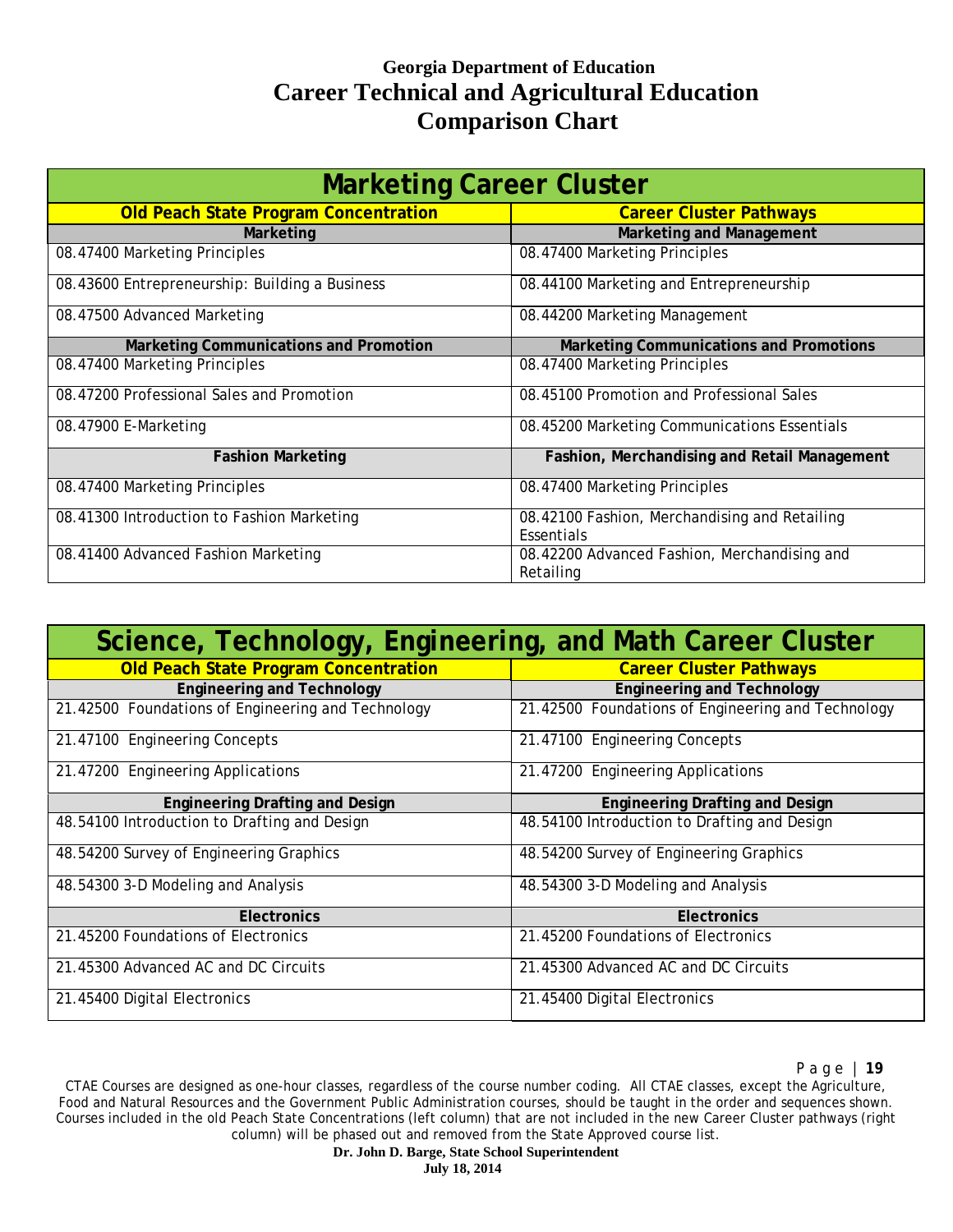| <b>Transportation, Distribution and Logistics Career Cluster</b> |                                                                                                                                                                                              |
|------------------------------------------------------------------|----------------------------------------------------------------------------------------------------------------------------------------------------------------------------------------------|
| <b>Old Peach State Program Concentration</b>                     | <b>Career Cluster Pathways</b>                                                                                                                                                               |
| <b>Transportation Logistical Support</b>                         | Automobile Maintenance and Light Repair                                                                                                                                                      |
| 47.57100 Foundations of Transportation and Logistics             | 47.53110 Basic Maintenance and Light Repair                                                                                                                                                  |
| 47.57600 Electrical/Electronic Systems and Design                | 47.53210 Maintenance and Light Repair 2                                                                                                                                                      |
| 47.57700 Chassis System & Design                                 | 47.53310 Maintenance and Light Repair 3                                                                                                                                                      |
| <b>Transportation Logistical Operations</b>                      | <b>Automobile Service Technology</b>                                                                                                                                                         |
| 47.57100 Foundations of Transportation and Logistics             | 47.43400 Automobile Service Technology 4                                                                                                                                                     |
| 47.57600 Electrical/Electronic Systems and Design                | 47.43500 Automobile Service Technology 5                                                                                                                                                     |
| 47.57910 Heating, Ventilation and Air Conditioning Concepts      | 47.43600 Automobile Service Technology 6                                                                                                                                                     |
|                                                                  | Master Automobile Service Technology                                                                                                                                                         |
|                                                                  | 47.43700 Automobile Service Technology 7                                                                                                                                                     |
|                                                                  | 47.43800 Automobile Service Technology 8                                                                                                                                                     |
|                                                                  | 47.43900 Automobile Service Technology Internship                                                                                                                                            |
| <b>Flight Operations</b>                                         | <b>Flight Operations</b>                                                                                                                                                                     |
| 47.46100 Fundamentals of Aviation                                | 47.46000 Fundamentals of Aerospace                                                                                                                                                           |
| 47.46500 Navigation and Communication                            | 47.48800 Flight Operations I                                                                                                                                                                 |
| 47.46600 Aviation Meteorology                                    | 47.48900 Flight Operations II                                                                                                                                                                |
| <b>Aircraft Support</b>                                          | <b>Aviation Maintenance</b>                                                                                                                                                                  |
| 47.46100 Fundamentals of Aviation                                | 47.46000 Fundamentals of Aerospace                                                                                                                                                           |
| 47.46200 Aviation Maintenance I                                  | 47.46200 Aviation Maintenance I                                                                                                                                                              |
| 47.46300 Aviation Maintenance II                                 | 47.46300 Aviation Maintenance II                                                                                                                                                             |
|                                                                  | <b>Distribution and Logistics</b>                                                                                                                                                            |
|                                                                  | 47.47000 Logistics Fundamentals-FY14                                                                                                                                                         |
|                                                                  |                                                                                                                                                                                              |
|                                                                  |                                                                                                                                                                                              |
|                                                                  |                                                                                                                                                                                              |
|                                                                  |                                                                                                                                                                                              |
|                                                                  | 47.47010 Logistics Fundamentals-FY15<br>47.47100 Logistics Operations-FY14<br>47.47110 Logistics Operations-FY15<br>47.47200 Materials Management-FY14<br>47.47210 Materials Management-FY15 |

Page | **20**